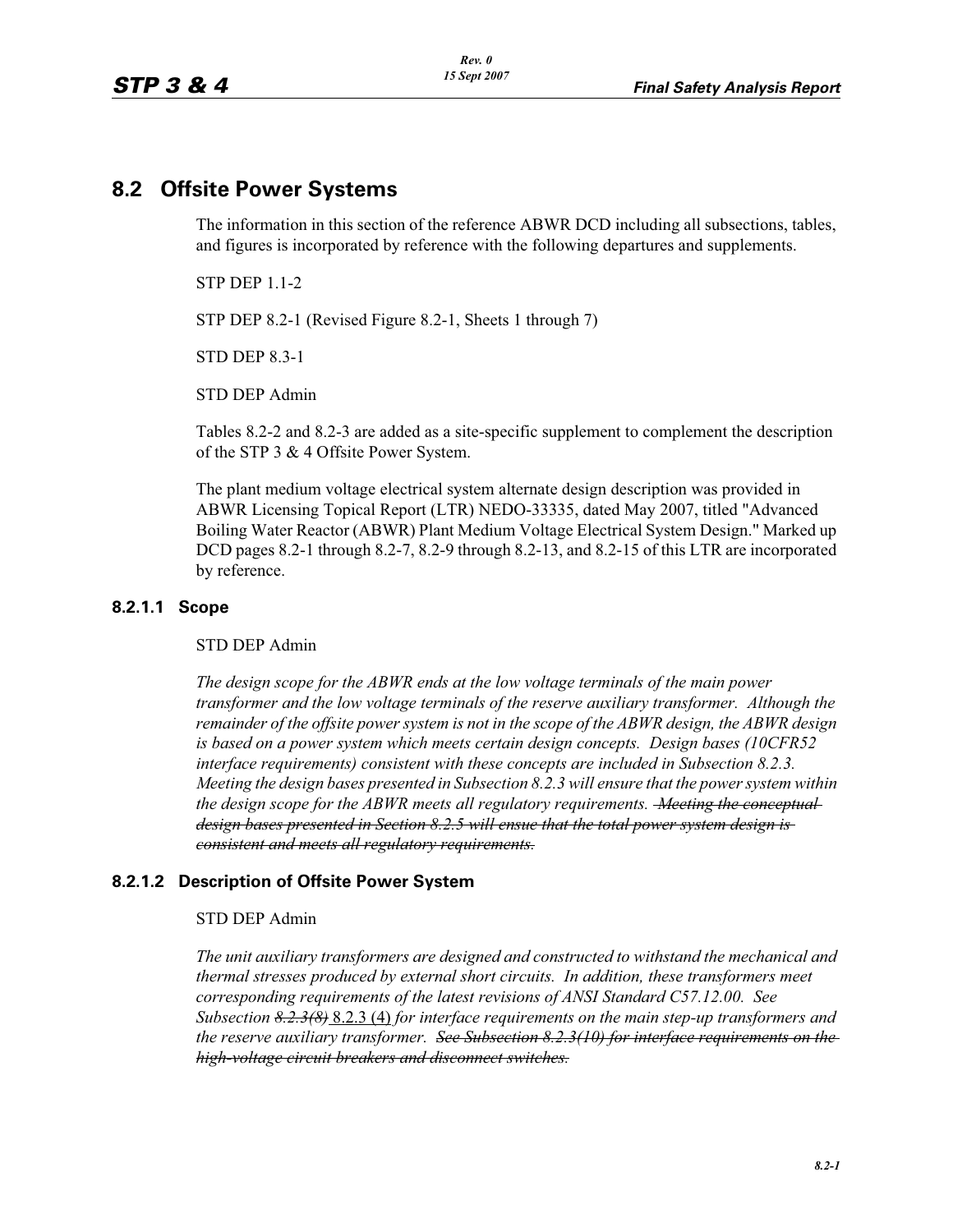The following site-specific supplement provides a description of the Offsite Power System for STP 3  $\&$  4 addressing information requested by RG 1.206 and replacing the conceptual design provided in Subsection 8.2.5 of the reference ABWR DCD.

The offsite power system includes at least two (2) preferred sources of power for the reactor protection system and engineered safety features (ESFs) during normal, abnormal, and accident conditions. It includes a minimum of two (2) independent and physically separated 345 kV circuits of the six (6) circuits available from the transmission network as required by GDC 17. Five of the six (6) offsite circuits for STP 3 and 4 are existing transmission lines that were connected to the STP 1  $\&$  2 switchyard and have been re-routed to the STP 3  $\&$  4 switchyard. Of the six (6) transmission lines, four identified as preferred sources of power are as follows: White Point 39, Elm Creek 27, Velasco 27, and the tieline with a series reactor between STP 3 & 4 switchyard and the STP 1 & 2 switchyard. The remaining two (2) transmission lines, Hillje 44 and Blessing 44, are used for power transmission. However, these two lines do not meet the criteria of being independent and physically separated. Hillje 44 crosses under the Elm Creek 27 line at the Hillje switchyard. Blessing 44 connects to the local 138 kV system via an autotransformer and is considered a source which can not supply adequet power and voltage under all operating scenarios. Refer to Figure 8.2-6 for 345 kV transmission configuration. The offsite power system encompasses the connections to the power grid, transmission lines (overhead and/or underground), transmission line towers, transformers, switchyard components and control systems, switchyard battery systems, MPT, and the RATs.

The offsite power system is designed to provide reliable and redundant sources of power for starting, operation, and safe shutdown of STP  $3 \& 4$  in accordance with GDC 17. The offsite power system configuration, single line, general arrangement, and transmission network map are shown in the following figures:

| Figures $8.2-1$ (7 sheets) | <b>Power Distribution Routing Diagrams</b> |  |
|----------------------------|--------------------------------------------|--|
| Figure $8.2 - 2$           | 345 kV General Arrangement                 |  |
| Figure $8.2-3$             | 345 kV Switchyard Single Line Diagram      |  |
| Figure $8.2-4$             | 345 kV Switchyard Arrangement              |  |
| Figure $8.2-5$             | Transmission Network Map of ERCOT          |  |
| Figure $8.2-6$             | 345 kV Transmission Configuration          |  |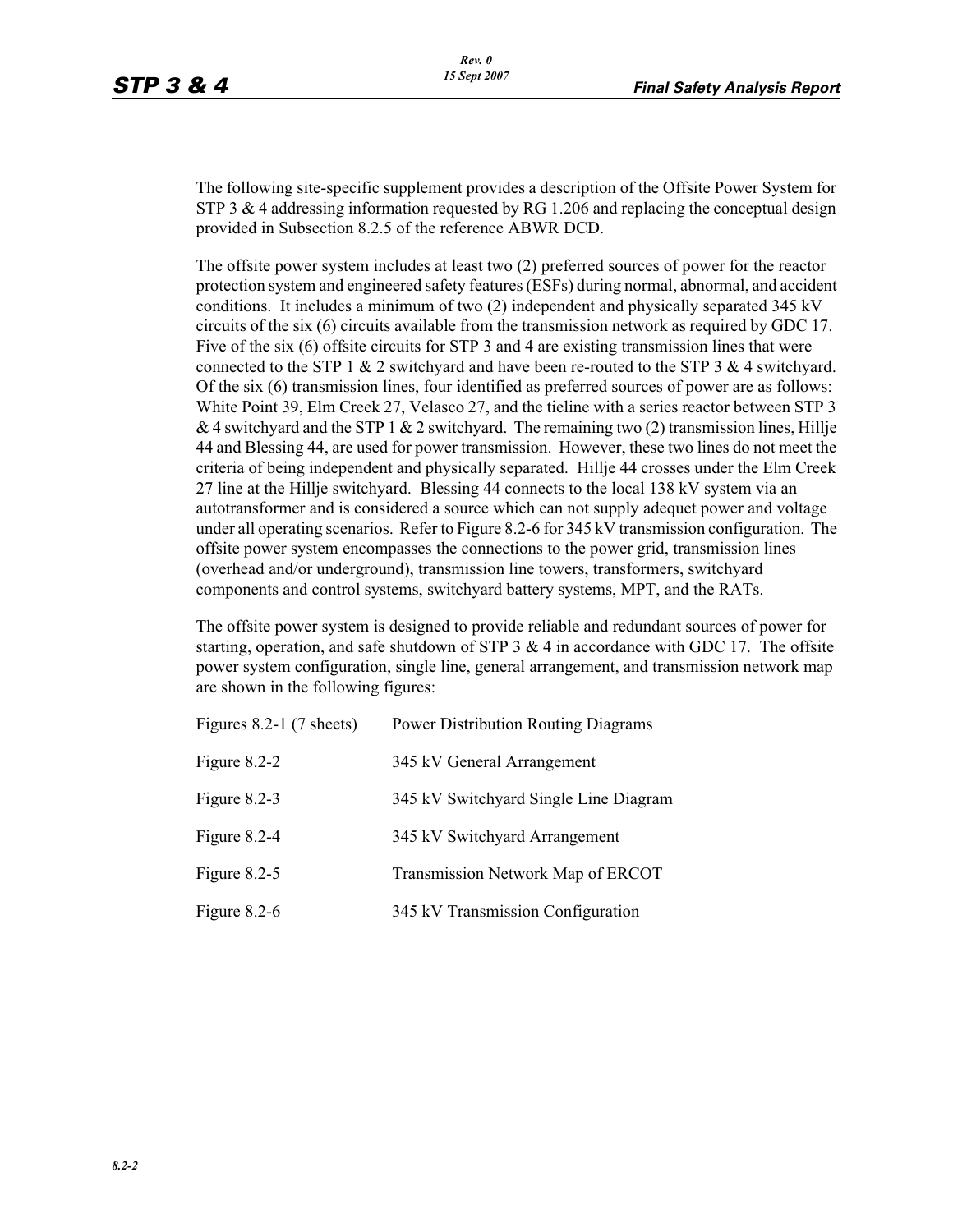#### **8.2.1.2.1 Transmission Lines**

Six 345 kV transmission circuits rated from 896 MVA to 1793 MVA (Reference 8.2-3) connect the STP 3 & 4 switchyard to the Electric Reliability Council of Texas (ERCOT) grid, as shown on Figure 8.2-6. These six 345 kV circuits provide the source of AC power to the 345 kV switchyard. The 345 kV transmission circuits terminate at six points as follows: at Velasco 345 kV Substation (CenterPoint Energy); at Hillje 345 kV Switchyard (CenterPoint Energy); at Elm Creek 345 kV Switchyard (City of Public Service Board of San Antonio (CPS); at White Point 345 kV Substation (AEP Texas Central Company (TCC); at the STP 1 & 2 switchyard via a tieline with a series reactor (TCC); and at Blessing 345 kV Substation autotransformer (TCC). The Blessing 345 kV autotransformer is connected to the TCC's Blessing 138 kV Substation.

The STP 3  $\&$  4 transmission lines utilize the existing (from STP 1  $\&$  2) corridor and rights-of way for interconnects to the existing transmission grid. The description of the transmission system components for both existing and new structures as listed below fully describes and qualifies the use of this system within the present boundaries of the existing corridors. Transmission service providers (TSP) in the ERCOT region are subject to regulations of the Public Utility Commission of Texas (PUCT) that control new transmission facilities or interconnections needed to provide transmission service to and from the transmission grid. (Reference 8.2-3).

Three (3) existing rights-of-way commence from the STPEGS property (for STP 1, 2, 3,  $\&$  4) toward the termination points described below and shown on Figure 8.2-5. The eastern rightof-way is 100 ft wide and contains two (2) 345 kV circuits to Velasco (on double-circuit structures). The western right-of-way is 100 ft wide and contains a 345 kV circuit to Blessing. The middle or northwestern right-of-way is 400 ft wide and contains six (6) circuits. These circuits are carried on three sets of double-circuit towers. The Elm Creek 18 and the W.A.Parish 39 line locations are on the eastern structures, the Hillje 64 and the Elm Creek 27 lines are on the middle structures. The White Point 39 and the Hillje 44 line are on the western structures. There is adequate spacing between the middle and western towers to allow complete failure of one without jeopardizing the other. For the purpose of analysis, the right-of-way has been considered as two independent rights-of-way. This right-of-way is approximately 20 miles long and terminates in four separate rights-of-way varying in width from 100 to 150 ft. The Velasco 27 line includes an underground 345 kV cable that crosses under the two double circuit overhead lines that feed Elm Creek 18, Hillje 64, and W.A.Parish 39. This underground installation eliminates the possibility of a failure of the overhead lines from impacting the Velasco 27 line. The transmission configuration map showing the proposed usage of existing rights-of-way in the region is included in Figure 8.2-5. Refer to Figure 8.2-6 for transmission configuration for both STP 1  $& 2$  and STP 3  $& 4$ .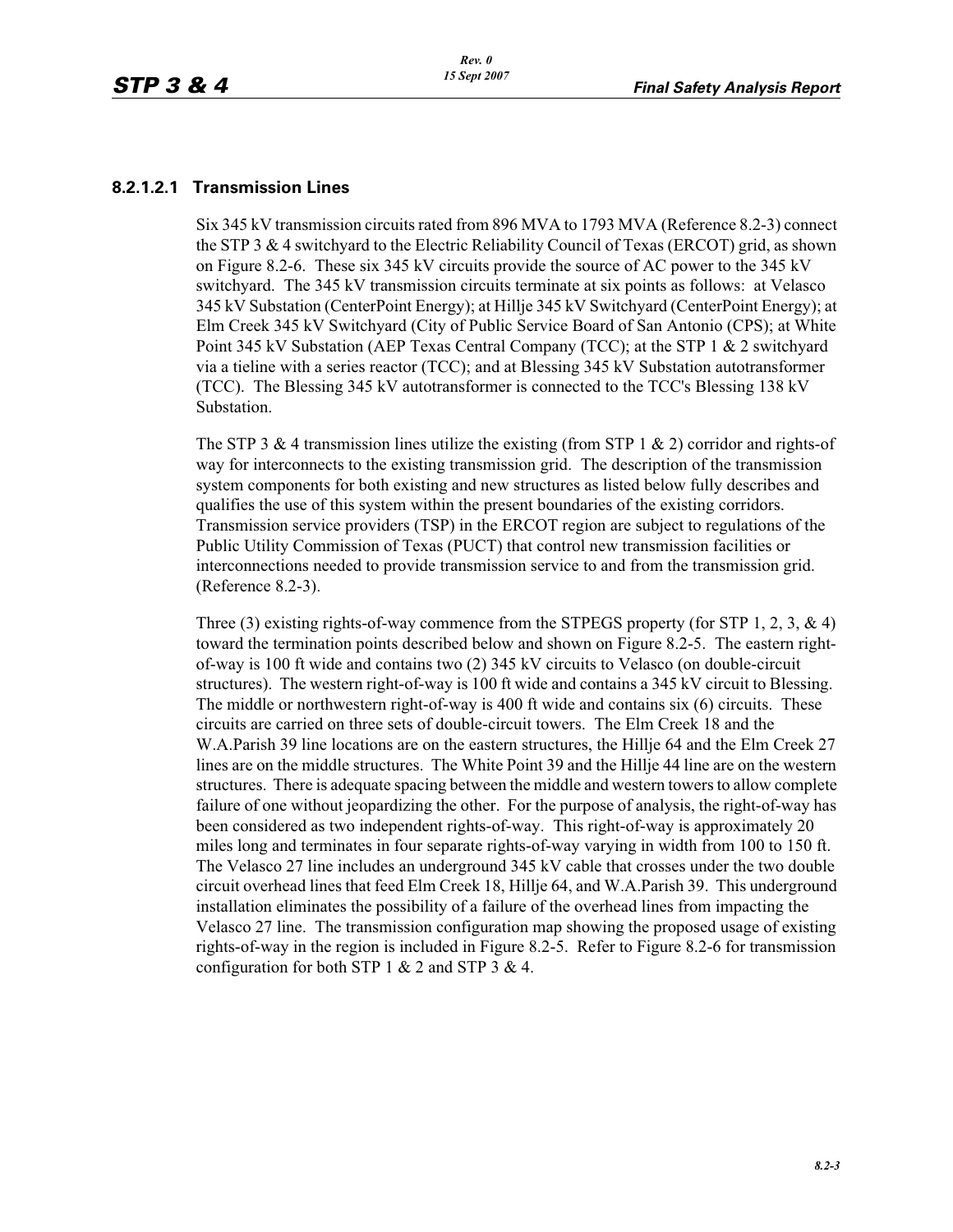A list of all transmissions circuits from each of the four transmission service providers to the STPEGS plant site is given in Table 8.2-2. This table includes all termination points, ownership of the circuit, circuit operating voltage, and approximate circuit length in miles.

The 345 kV transmission circuits are routed on rights-of-way as described above except for the distance from the rights-of-way to the STP 3 & 4 switchyard on the STPEGS plant property. In this small section, the 345 kV structures are arranged as depicted in Figure 8.2-2. The location of transmission circuits within this small section has been analyzed and failure of a tower due to failure of an adjacent tower has been determined not to adversely impact plant offsite power supply.

The 345 kV transmission system from STP 3  $\&$  4 to the ERCOT grid is designed so that any two of the 345 kV transmission circuits from STP 3  $\&$  4 may be taken out of service and the full-load generation of STP  $3 \& 4$  can still be transmitted to their respective load centers. The loss of any double-circuit structure or any two transmission circuits does not reduce the availability of the offsite supply of power to the STP  $3 \& 4 \& 345 \& V$  switchyard. The transmission grid associated with the plant is further designed so the loss of an independent right-of-way may necessitate some reduction in generation output, but does not reduce the availability of the offsite supply of power. The transmission system is designed to maintain a voltage variance of  $+/- 5\%$  without STP 3 & 4 reactive support in accordance with ERCOT Protocols, Operating Guides and Procedures (Reference 8.2-6). With a +/- 5% voltage variance on the grid, the onsite power distribution system maintains  $a +/-10\%$  voltage on the loads. The ERCOT Protocols, Operating Guides and Procedures also keep the frequency at 60 Hz except during periods of major generation loss. During periods of generation loss, frequency will drop; however, ERCOT employees automatic firm load shedding schemes which unload the grid and allow generators to recover to normal frequency.

All the transmission lines to the STPEGS plant are designed for reliability and performance. The structures for these circuits, as well as the 345 kV switchyard, are built to withstand hurricane force winds. In southeastern Texas, the ice-loading condition on transmission lines is not considered significant since it is less than the hurricane wind-loading on transmission or substation structures. The 345 kV structures have sufficient vertical spacing to minimize galloping conductor flashover. Galloping conductors have caused outages primarily of 138 kV and 69 kV vertically spaced circuits since the vertical spacing between conductors is much less than that for 345 kV circuits. Galloping conductors are considered a rare phenomenon in southeastern Texas. The Transmission Line Historical Data on Outages Due to Failures, Table 8.2-3, does not attribute any outages due to galloping conductors.

The isokeraunic level in thunderstorm days per year is moderate to moderately high for the Texas Gulf Coast area. Long-term historical data show this area to have approximately 65 thunderstorm days per year (Reference 8.2-4). The transmission line design has sufficient basic insulation level (BIL) to minimize lightning flashover from the expected number of lightning strokes (the number of lightning strokes is assumed proportional to the number of thunderstorm days per year).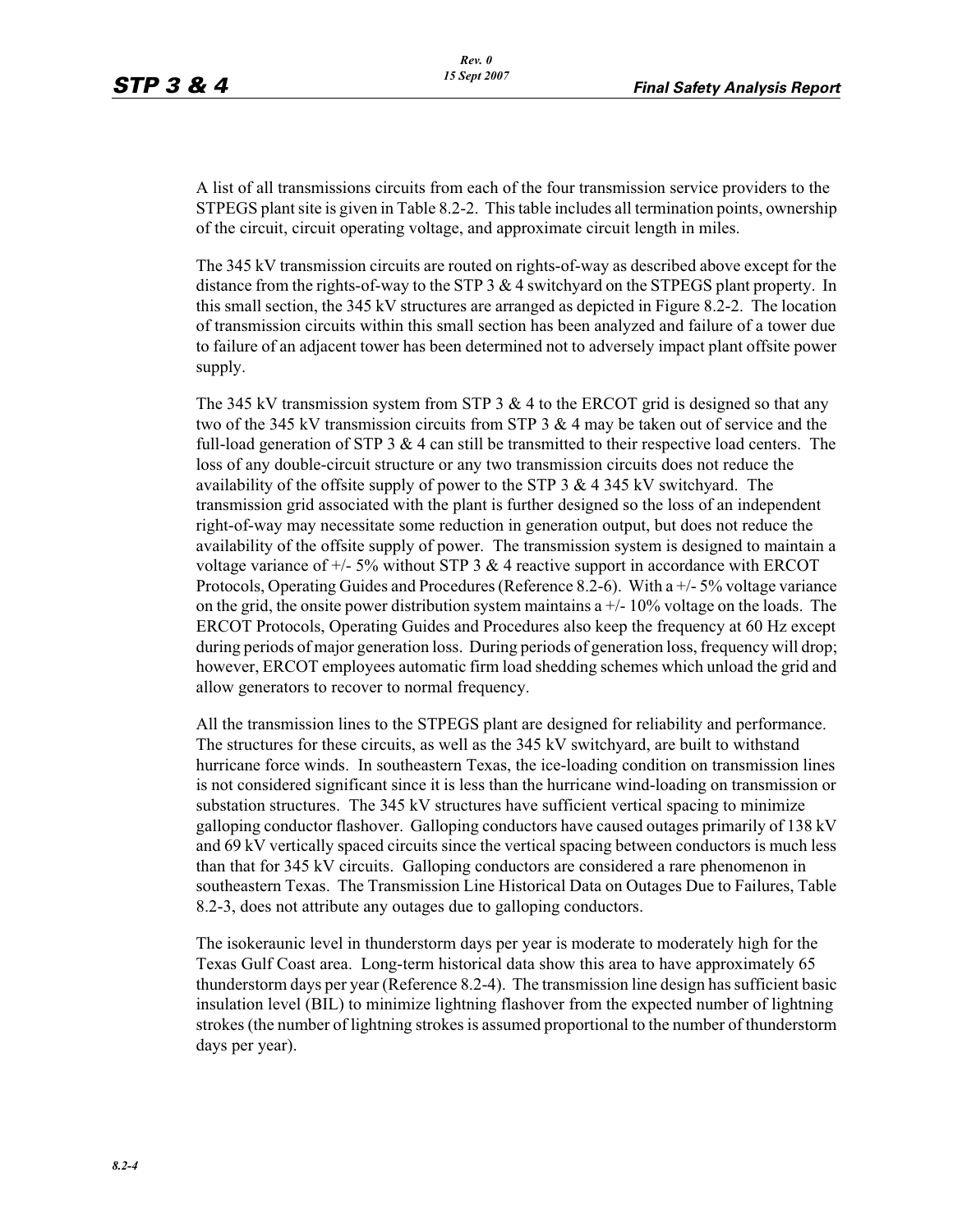The ERCOT grid and transmission system (as described in Section 8.1.1) ensures that AC offsite power is available for shutdown of STP  $3 \& 4$  and for mitigating the consequences of postulated accidents at either unit.

# **8.2.1.2.2 Switchyard Description**

The STP 3 & 4 345 kV switchyard is sized and configured to accommodate the output of both units. The location of this switchyard is on the STP site approximately 650 feet north of STP 3 & 4. The switchyard layout and location are shown on Figures 8.2-2, 8.2-4 and 8.2-6.

As indicated on Figure 8.2-3, a breaker and-a-half scheme is incorporated in the design of the 345 kV switchyard. The switchyard bus is a 63 kA fault duty design. Circuit breakers and disconnect switches are sized and designed in accordance with ANSI Standard C37.06 (Reference 8.2-1). All circuit breakers are equipped with dual trip coils. The 345 kV circuit breakers in the switchyard are rated according to the following criteria:

- - Circuit breaker continuous current ratings are chosen such that no single contingency in the switchyard (e.g., a breaker being out for maintenance) will result in a load exceeding 100 percent of the nameplate continuous current rating of the breaker.
- - Interrupting duties are specified such that no fault occurring on the system, operating in steady-state conditions, will exceed the breaker's nameplate interrupting capability.
- - Momentary ratings are specified such that no fault occurring on the system, operating in steady-state conditions, will exceed the breaker's nameplate momentary rating.
- -Voltage ratings are specified to be greater than the maximum expected operating voltage.

All 345 kV breakers have a minimum symmetrical interrupting capability of 63,000 amperes. The Onsite Electrical System is designed for a future maximum switchyard short circuit contribution of 37 Gva.

The design of the switchyard is consistent with a standard breaker-and-a-half scheme, and includes seven bays in the configuration. The breaker-and-a-half switchyard arrangement offers the operating flexibility to maintain the anticipated operational containment integrity and other vital functions in the event of a postulated accident(s) as described in the Failure Modes and Effects Analysis (FMEA) Subsection 8.2.2.2. Some of the specific advantages of the breaker-and-a-half switchyard arrangement are:

- Any transmission line into the switchyard can be cleared either under normal or fault conditions without affecting any other transmission line or bus.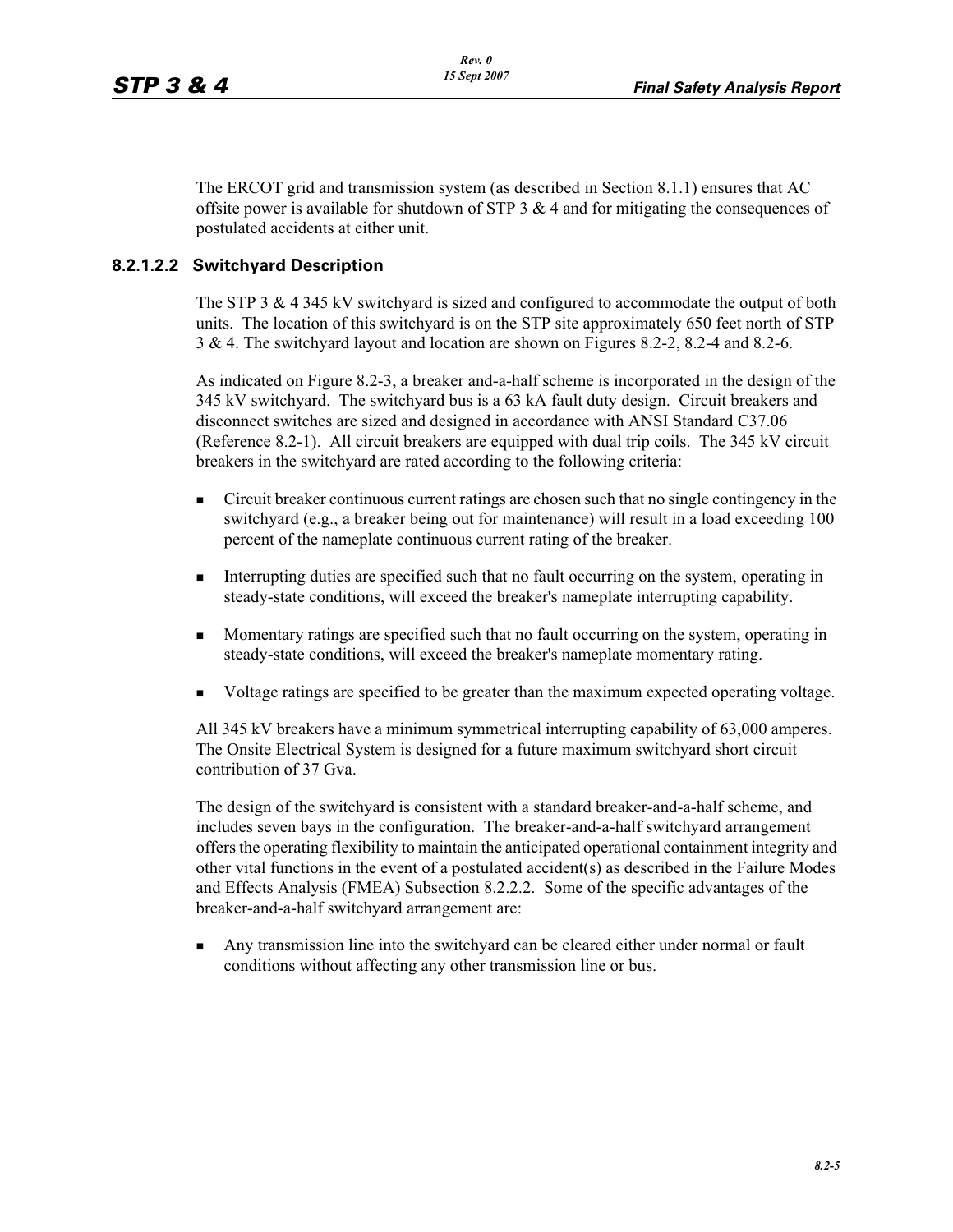- - Either bus can be cleared under normal or fault conditions without interruption of any transmission line or the other bus.
- - Any circuit breaker can be isolated for maintenance or inspection without interruption of any transmission line or bus.
- - A fault in a tie breaker or failure of the breaker to trip for a line or generator fault results only in the loss of its two adjacent circuits until it can be isolated by disconnect switches.
- A fault in a bus side breaker or failure of the breaker to trip for a line or generator fault results only in the loss of the adjacent circuits and the adjacent bus until it can be isolated by disconnect switches.

Electrical protection of circuits from the STP 3  $\&$  4 switchyard use a primary and secondary relaying scheme. The current input for the protective relaying schemes come from separate sets of circuit breaker bushing current transformers. Also, the control power for all primary and secondary relaying schemes is supplied from separate 345 kV switchyard 125 VDC systems. These schemes are used for the following:

- - The scheme is used on each of the six 345 kV transmission circuits from the STPEGS 345 kV switchyard to the ERCOT grid. The potential input for the primary and secondary transmission circuit relaying systems is supplied from fused branch circuits originating from a set of coupling capacitor potential devices connected to the associated transmission circuit.
- The switchyard buses use a primary and backup scheme. The zone of protection of each 345 kV bus includes all the 345 kV circuit breakers adjacent to the protected bus.
- Line protection for the main power transformers and reserve auxiliary transformers use primary and backup schemes.

In addition to the above described STP  $3 \& 4 \, 345 \text{ kV}$  switchyard relaying systems, each of the 345 kV circuit breakers has an associated circuit breaker failure relaying system. The primary and secondary relaying systems of the STP 3 & 4 345 kV switchyard are connected to separate trip circuits in each 345 kV circuit breaker.

For the two 125 VDC batteries located in the STPEGS 345 kV switchyard control house, each battery has its own battery charger. Each battery charger is connected to separate 480 VAC distribution panel boards also located in the control house. The 345 kV switchyard 125 VDC systems are entirely independent of the unit non-Class 1E and unit Class 1E battery systems.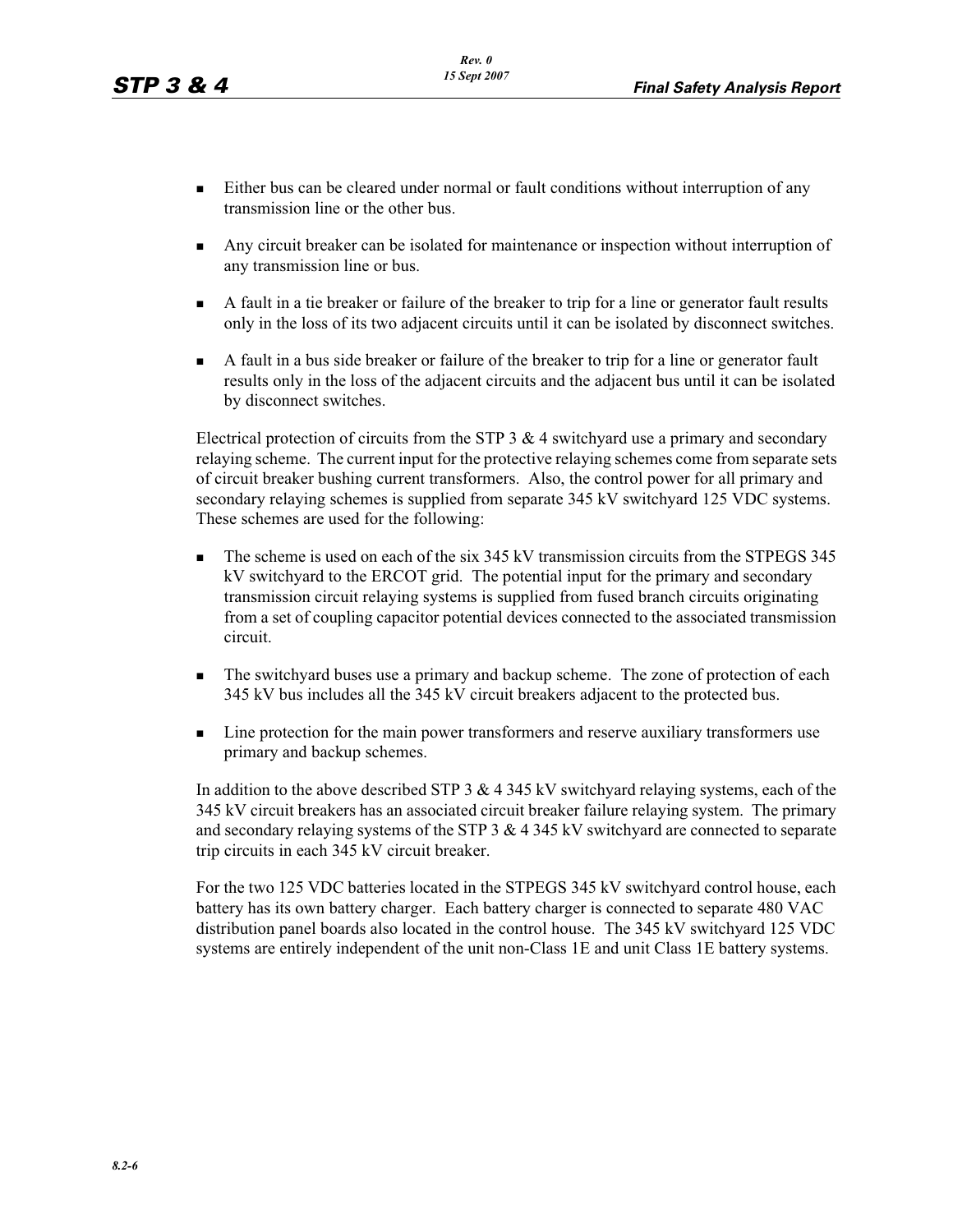The STP 3 & 4 345 kV switchyard 480 VAC and 120/240 VAC station service system consists of two 4.16 kV/480 VAC load center transformers, a 480 VAC double-ended load center, two 480 VAC distribution panel boards, a 480/120-240 VAC transformer bank and two 120/240 VAC distribution panel boards. The 4.16 kV/480 VAC load center transformers are supplied by two 4.16 kV non-Class 1E feeders, one from each unit, and each are provided with a backup power feed from the CTG.

The control cables for the switchyard breakers are routed through three parallel, independent cable trenches. The two outer trenches carry the primary relaying and control for all breakers. The center trench carries the secondary (or backup) relaying and control for all breakers. Cables are routed from each breaker to the respective trenches in such a fashion as to maintain separation between primary and secondary circuits.

### **8.2.1.2.3 Main Power and Reserve Auxiliary Transformers**

The main power transformer (MPT) and the reserve auxiliary transformers (RATs) tie-lines run south from the new 345 kV switchyard toward STP 3 & 4.

The MPT consists of three normally energized single phase transformers with an additional installed spare. Provisions are made to permit connecting and energizing the spare transformer following a failure of one of the normally energized transformers.

The calculated rated conditions for the MPT(s) are approximately 1612 MVA with a nominal voltage of 24 kV and with taps at 105%, 102.5%, 100%, 97.5%, and 95% of 362.25 kV. The MPTs are each individually rated at approximately 537.5 MVA. MPT and high voltage circuits have sufficient impedance to limit the primary side maximum available fault current contribution from the system to that required by the main generator output circuit breaker.

The offsite transmission circuits from the transmission network through and including the main step-up power and reserve auxiliary transformers are designed and constructed to withstand the mechanical and thermal stresses from the worst case faults.

The offsite transmission circuits from the transmission network through and including the main step-up power and reserve auxiliary transformers are sized to supply their load requirements during all design operating modes of their respective Class 1E divisions and non-Class 1E load groups.

The impedances of the unit auxiliary and reserve auxiliary transformers are compatible with the interrupting capability of the plant's circuit interrupting devices.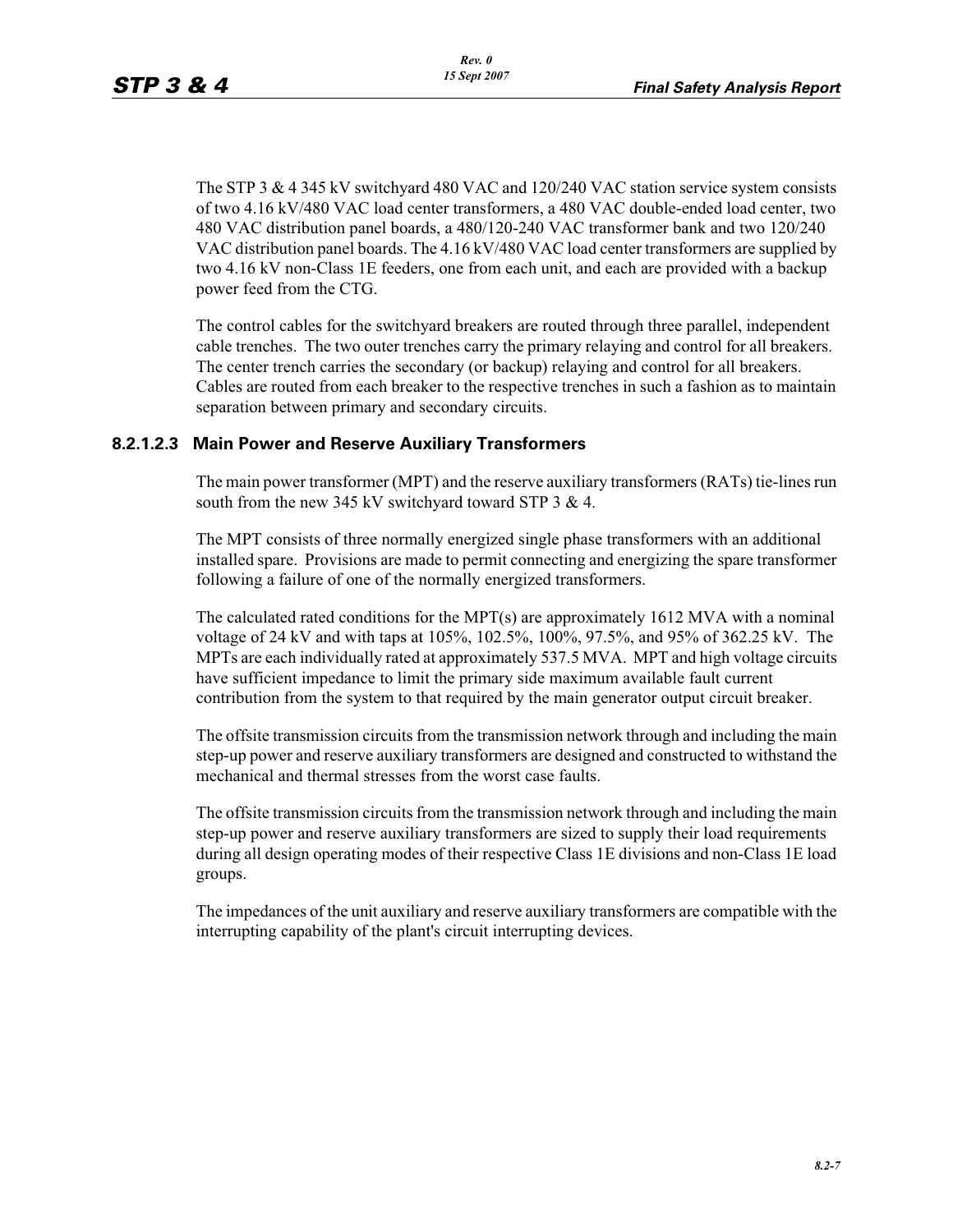### **8.2.1.2.4 Unit Auxiliary Transformers**

The main step-up power and reserve auxiliary transformers are provided with separate oil collection pits and drains to safe disposal area, and are provided with fire protection deluge systems as specified in Section 9A.4.6.

Each transformer has primary and backup protective devices. DC power to the primary and backup devices is supplied from separate non-Class 1E DC sources.

### **8.2.1.3 Separation**

#### STD DEP Admin

*The location of the main power transformer, unit auxiliary transformers, and reserve auxiliary transformer are shown on Figure 8.2-1. The reserve auxiliary transformer is separated from the main power and unit auxiliary transformers by minimum distance of 15.24m. It is a requirement that the 15.24m minimum separation be maintained between the switching station and the incoming tie lines (see Section 8.2.3). The transformers are provided with oil collection pits and drains to a safe disposal area.*

#### STP DEP 8.2-1

*The alternate preferred feeds from the reserve auxiliary transformers are routed inside the Turbine Building. The Turbine Building switchgear feed from the reserve auxiliary transformer is routed directly to the Turbine Building switchgear rooms. The feed to the Control Building is routed in corridors outside of the Turbine Building switchgear rooms. It exits the Turbine Building and crosses the Control Building roof on the opposite side of the Control Building from the route for the normal preferred power feeds. The steam tunnel is located between the normal preferred feeds and the alternate preferred feeds across the stepped*  roof of the Control Building. The alternate preferred power feed turns down between the *Control and Reactor Building and enters the Reactor Building on the Division II side of the Reactor Building. From there it continues on to the respective switchgear rooms in the Reactor Building* the Reactor Building on the Division I side of the Reactor Building. From there it continues onto the respective switchgear rooms in the Reactor Building

#### STD DEP Admin

*Instrument and control cables associated with the normal preferred power circuits are separated [i.e., by 15.24m, or by walls or floors] from the instrument and control cables associated with the alternate preferred power circuits; with exception of the circuits in the control room, the circuits at the control and instrument DC power sources, and the interlock circuitry required to prevent paralleling of the two offsite sources. However, these circuits are electrically isolated and separated to the extent practical, and are not routed together in the same raceway. The reserve auxiliary transformer power, instrument and control cables do not share raceways with any other cables. The instrumentation and control circuits for the normal*  and alternate preferred power shall not rely on a single common DC power source.<del> [See ]</del> *Subsection 8.2.3 items (13) and (15)*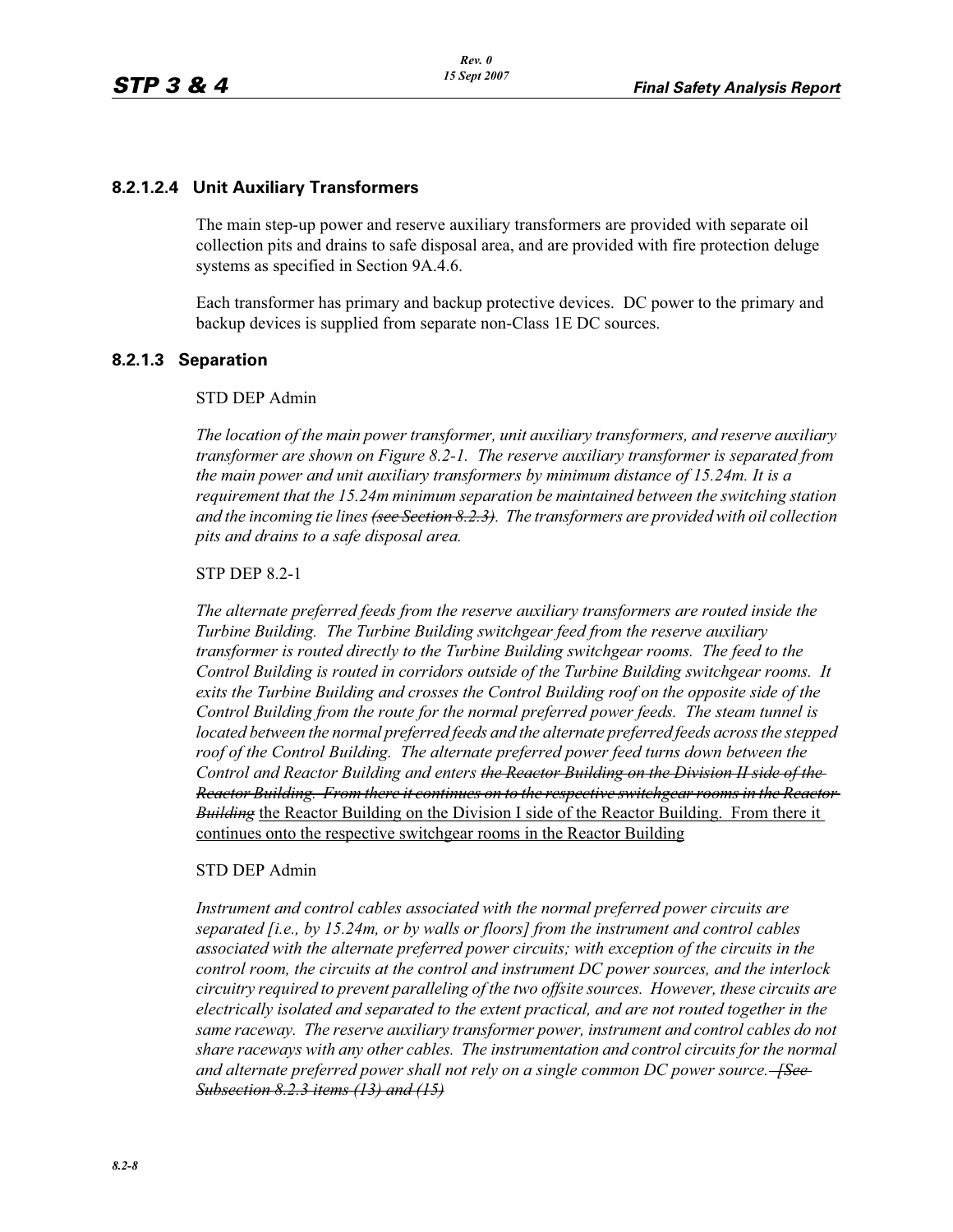# **8.2.2.1 General Design Criteria**

### STP DEP 1.1-2

*(1) GDC 5 and RG 1.81 - Sharing of Structures, Systems and Components*

*The ABWR is a single-unit plant design. Therefore this GDC is not applicable.* STP 3 & 4 is a dual-unit station. GE Licensing Topical Report (LTR) NEDO-33325, May, 2007, titled "Common Equipment and Structures" addresses the sharing of structures, systems, and components important to safety between the two units. The LTR demonstrates that GDC 5 is met for a standard dual-unit configuration.

The following site-specific supplement adds GDC 2 and GDC 4 to address information requested by RG 1.206.

*(10)* GDC 2 Design Basis for Protection Against Natural Phenomena

The offsite power system is designed to withstand anticipated natural weather phenomena per requirements of each transmission company and ERCOT. However, a direct strike by a tornado or hurricane can result in the failure of the offsite power system components in the line of the storm. The offsite transmission lines are arranged to minimize the likelihood that a storm will impact both independent offsite system connections. In the worst case event, the plant can achieve safe shutdown using the onsite AC power sources, which include the three independent divisions of safety-related diesel generators. Each of the onsite safety-related power sources is designed to withstand natural phenomena including tornados, hurricanes, floods and seismic events. The combustion gas turbine is designed to withstand tornados and hurricanes. In the event of a predicted hurricane, the plant will place each operating reactor in cold shutdown prior the hurricane making landfall per the applicable Technical Specification.

*(11)* GDC 4 Environmental and Dynamic Effects Design Bases

The minimum required two independent offsite power system connections are routed with adequate separation to ensure that an equipment failure from the plant to the switchyard will not impact more than one of the two independent connections to offsite power. Once the offsite connections enter the plant, they are routed through the control building to the onsite safety-related power system. The routing of the two independent sources of offsite power in the control building is designed so that any missile from an electrical failure can not impact more than one source of offsite power.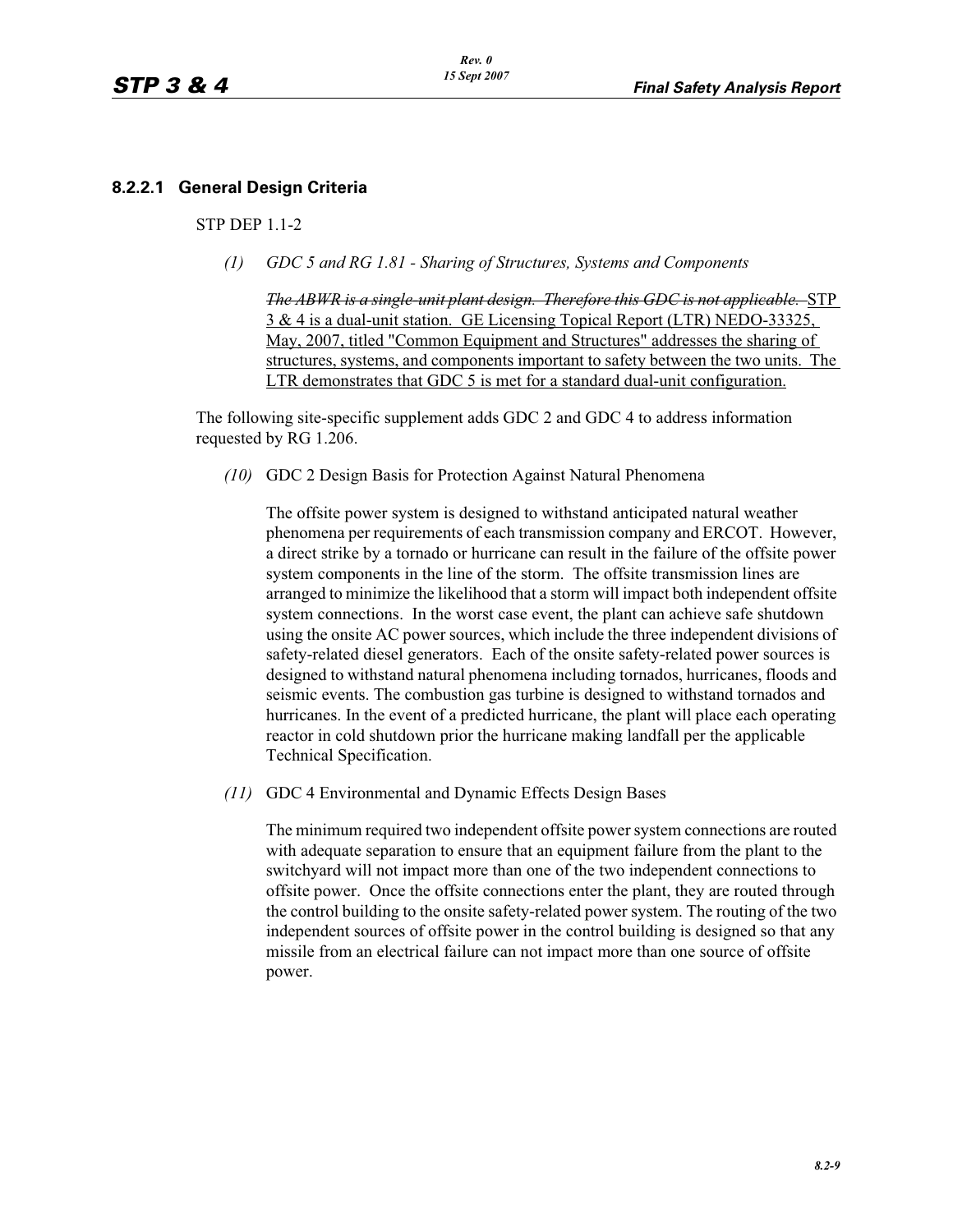## **8.2.2.2 Failure Modes and Effects Analysis (FMEA)**

### **8.2.2.2.1 Introduction**

This subsection provides a description of the failure modes and effects analysis (FMEA) for the "Offsite Power System" for the STP  $3 \& 4$  units. This specific FMEA is a supplement and is provided for each of the following in accordance with RG 1.206:

- -Transmission Line Towers
- -Transmission Line Conductors
- 345 kV Switchyard
- -Circuit Breakers
- **Exercise** Disconnect Switches
- Main Power Transformers (MPTs)
- -Reserve Auxiliary Transformers (RATs)

Regulatory Guide 1.206 requires that an FMEA be performed on Switchyard components to assess the possibility of simultanious failure of both prefered circuits as a result of single event.

### **8.2.2.2.2 Analysis**

Outage data on the 345 kV transmission lines of current experience is given in Table 8.2-3.

### **8.2.2.2.2.1 Transmission Line Tower(s) Failure Mode Evaluation**

The 345 kV towers that will be constructed for STP 3  $&$  4 and the STP 1  $&$  2 transmission line towers that will be reworked for STP 3  $\&$  4 are designed and constructed using the same type of design as the existing towers for STP 1 & 2. All towers for STP 1 & 2 are grounded with either ground rods or a counterpoise ground system. All transmission line towers are constructed and grounded using the same methods.

Failure of any one tower due to structural failure can at most disrupt and cause a loss of power distribution to only those circuits on the tower. The spacing of the towers between adjacent power circuits is designed to account for the collapse of any one tower.

Therefore, one of the preferred sources of power remains available for this failure mode in order to maintain the containment integrity and other vital functions in the event of a postulated accident(s).

## **8.2.2.2.2.2 Transmission Line Conductor(s) Failure Mode Evaluation**

The transmission lines have conductors installed or resized with replacement conductors to the proper load carrying conductor size in order to accommodate the additional capacity as a result of STP  $3 \& 4$ .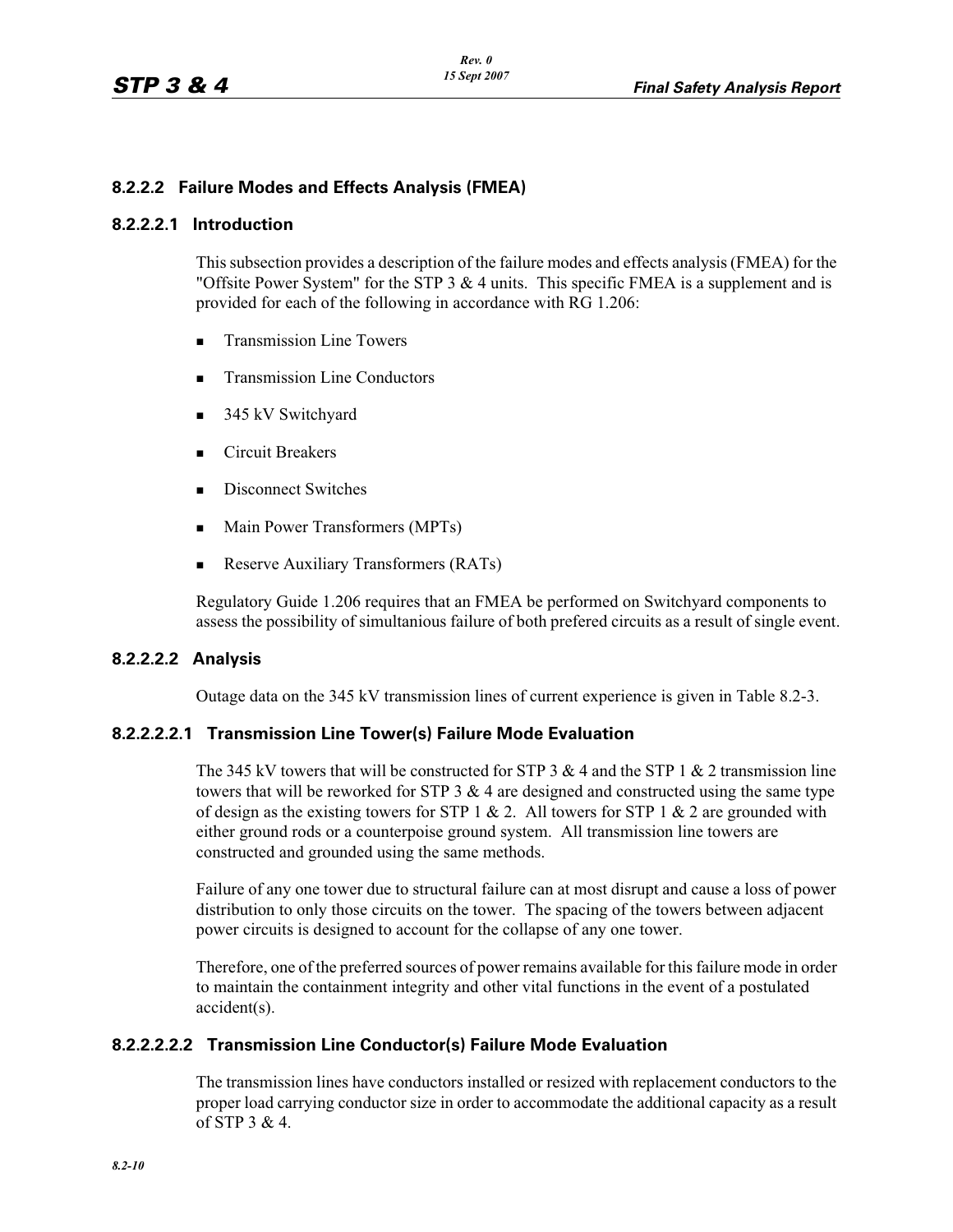Failure of a line conductor would cause the loss of one preferred source of power but not more than one.

Therefore, a minimum of one preferred sources of power remains available for this failure mode in order to maintain the containment integrity and other vital functions in the event of a postulated accident(s).

### **8.2.2.2.2.3 345 kV Switchyard Failure Mode Evaluation**

As indicated in Figure 8.2-3 and 8.2-4, a breaker-and a-half scheme is incorporated in the design of the 345 kV switchyard for STP 3 & 4. The 345 kV equipment in the switchyard are all rated and positioned within the bus configuration according to the following criteria in order to maintain load flow incoming and outgoing from the units.

- - Equipment continuous current ratings are chosen such that no single contingency in the switchyard (e.g., a breaker being out of for maintenance) can result in current exceeding 100 percent of the continuous current rating of the equipment.
- - Interrupting duties are specified such that no faults occurring on the system exceed the equipment rating.
- - Momentary ratings are specified such that no fault occurring on the system exceeds the equipment momentary rating.
- -Voltage ratings are specified to be greater than the maximum expected operating voltage.

The breaker-and-a-half switchyard arrangement offers the following flexibility to control a failed condition within the switchyard:

- - Any faulted transmission line into the switchyard can be isolated without affecting any other transmission line.
- **Either bus can be isolated without interruption of any transmission line or other bus.**
- - Each battery charger is connected to a 480 VAC distribution panel board located in the STP 3 & 4 345 kV switchyard control house. The 345 kV switchyard 125 VDC systems are independent of the unit non-Class 1E and unit Class 1E battery systems.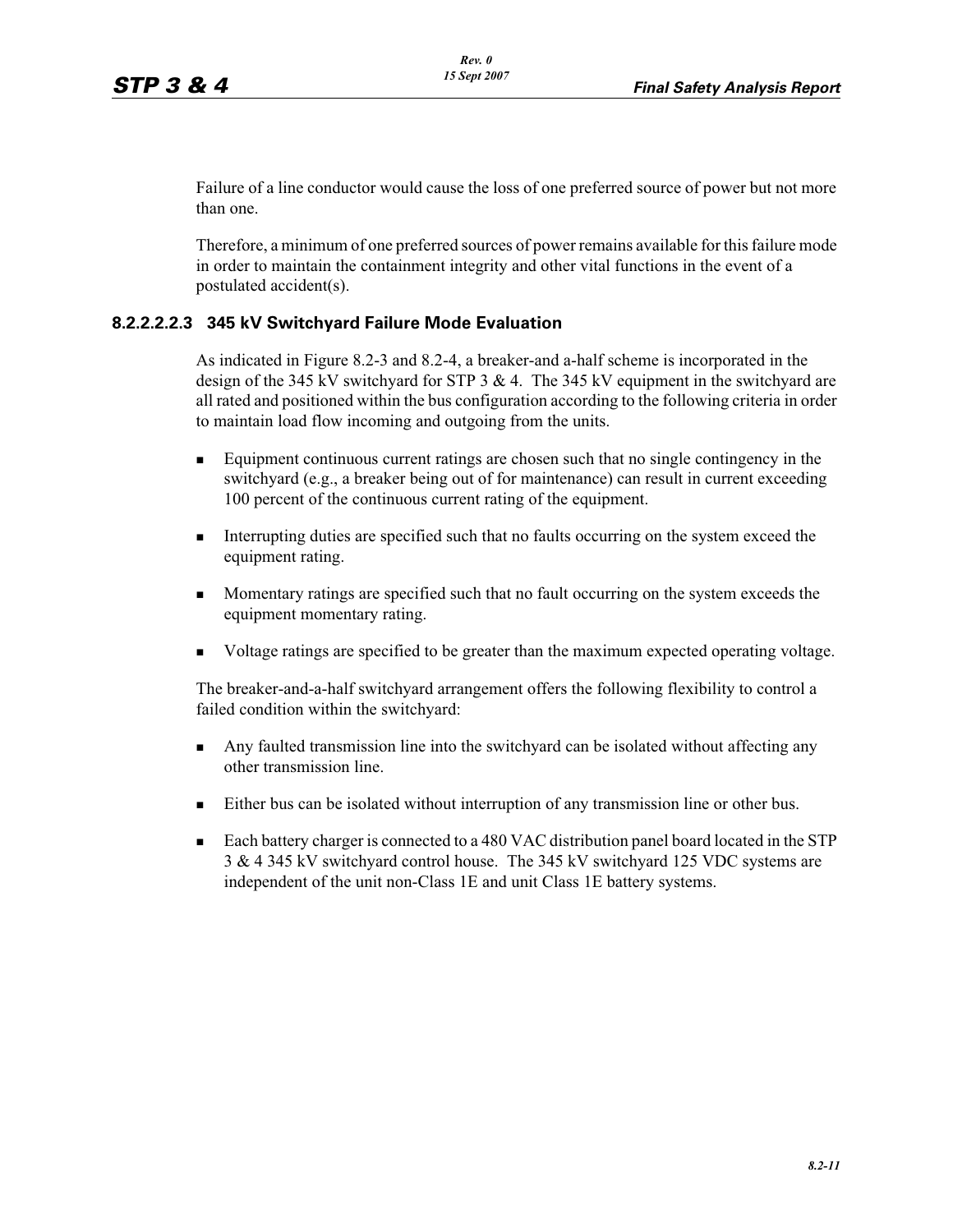- - A primary and secondary relaying system is included on each of the six 345 kV transmission circuits from the STP 3  $\&$  4 345 kV switchyard to the ERCOT grid. All relay schemes used for protection of the offsite power circuits and the switching station equipment include primary and backup protection features. All breakers are equipped with dual trip coils. Each protection circuit which supplies a trip signal is connected to a separate trip coil.
- - Instrumentation and control circuits of the main power offsite circuit (i.e., normal preferred power circuit) are separated from the instrumentation and control circuits for the reserve power circuit (i.e., alternate preferred power circuit)
- - The current input for the primary and secondary transmission circuit relaying systems is supplied from separate sets of circuit breaker bushing current transformers. The potential input for the primary and secondary transmission circuit relaying systems is supplied from fused branch circuits originating from a set of coupling capacitor potential devices connected to the associated transmission circuit. The control power for the primary and secondary transmission circuit relaying systems is supplied from separate 345 kV switchyard 125 VDC systems.
- - A primary and secondary relay system is included for protection of each of the STP 3 & 4 345 kV switchyard buses. The zone of protection of each 345 kV bus protection system includes all the 345 kV circuit breakers adjacent to the protected bus. The primary relay is the instantaneous high impedance type used for bus protection to detect both phase and ground faults. This relay is connected in conjunction with auxiliary relays and pilot wire relaying to form a differential protection, instantaneous auxiliary tripping, and transferred tripping relay system. The secondary relay system and pilot wire relaying is a duplicate of the primary relay system.
- - The current input for the primary and secondary 345 kV bus relaying systems is supplied from separate sets of 345 kV circuit breaker bushing current transformers. The control power for the relay terminals of the primary and secondary 345 kV bus relaying systems located in the STP 3 & 4 345 kV switchyard control house is supplied from separate 345 kV switchyard 125 VDC systems.
- - A primary and secondary relay system is included on each of the circuits connecting the MPT(s) and the RAT(s) to their respective STP 3  $\&$  4 345 kV switchyard position. The zone of protection of each of the MPT(s) circuit connection protection system includes two associated circuit breakers at the STP  $3 \& 4 \, 345 \& V$  switchyard and the high side bushings of the MPT(s). The secondary relay system is a duplicate of the primary relay system.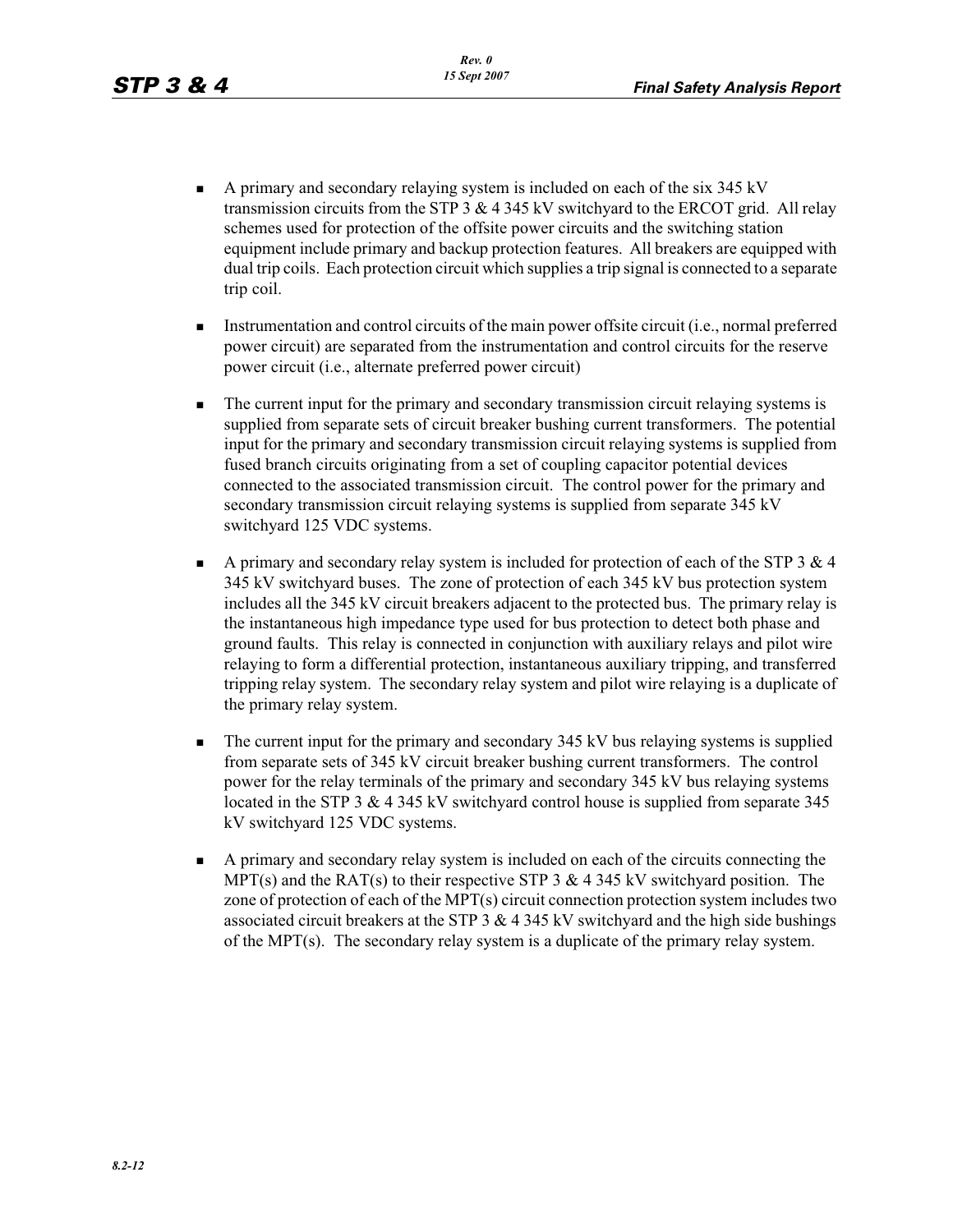- - The current input for the primary and secondary MPT and the RAT circuit connection relaying systems are supplied from separate sets of 345 kV circuit breaker bushing current transformers, MPT and RAT transformer bushing current transformers. The control power for the relay terminals of the primary and secondary MPT circuit connection relaying systems located in the STP  $3 \& 4 \,345 \& V$  switchyard control house are supplied from separate 345 kV switchyard 125 VDC systems. The control power for the relay terminals of the primary and secondary MPT and RAT circuit connection relaying systems located at the unit relay room are supplied from the respective unit non-Class 1E 125 VDC battery systems.
- - Spurious relay operation within the switchyard that trips associated protection system will not impact any primary or backup system.

Therefore, a minimum of one preferred source of power remains available for this failure mode in order to maintain the containment integrity and other vital functions in the event of a postulated accident(s).

## **8.2.2.2.2.4 Circuit Breakers Failure Mode Evaluation**

As indicated in Figures 8.2-3 and 8.2-4, a breaker-and-a-half scheme is incorporated in the design of the 345 kV switchyard for STP 3 & 4. The 345 kV equipment in the switchyard are rated and positioned within the bus configuration according to the following criteria in order to maintain load flow incoming and outgoing from the units:

- - 1Circuit breaker continuous current ratings are chosen such that no single contingency in the switchyard (e.g., a breaker being out for maintenance) will result in a load exceeding 100 percent of the nameplate continuous current rating of the breaker.
- - Interrupting duties are specified such that no fault occurring on the system, operating in steady-state conditions will exceed the breaker's nameplate interrupting capability.
- - Any circuit breaker can be isolated for maintenance or inspection without interruption of any transmission line or bus.
- A fault in a tie breaker or failure of the breaker to trip for a line or generator fault results only in the loss of its two adjacent circuits until it can be isolated by disconnect switches.
- - A fault in a bus side breaker or failure of the breaker to trip for a line or generator fault results only in the loss of the adjacent circuits and the adjacent bus until it can be isolated by disconnect switches.

In addition to the above described STP 3 & 4 345 kV switchyard relaying systems, each of the 345 kV circuit breakers has a primary protection rely and a backup protection relay. The primary relay is a different type or manufacture from the backup relay. This will preclude common mode failure issues with the protection relays.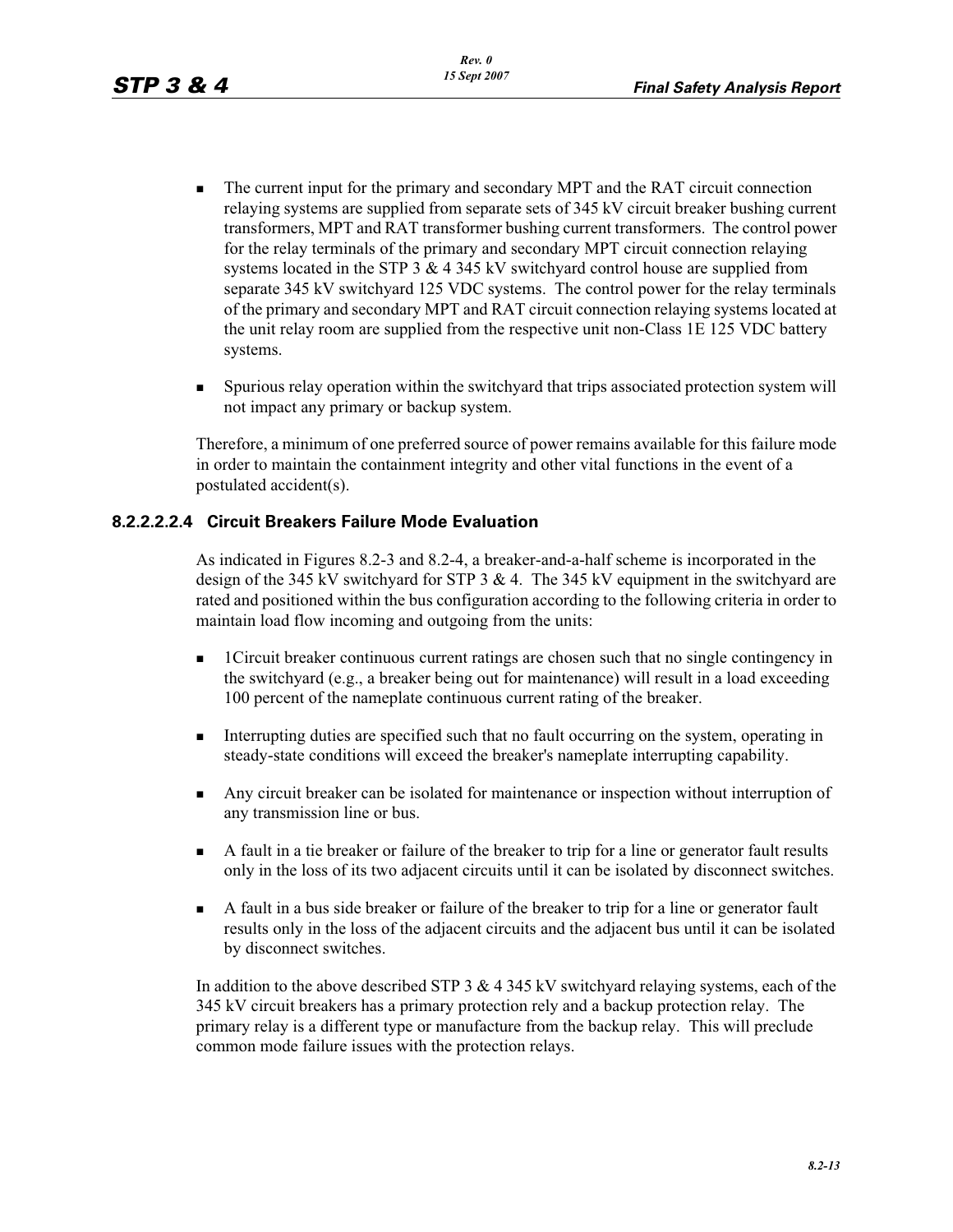The primary and secondary relaying systems of the STP 3 & 4 345 kV switchyard are connected to separate trip circuits in each 345 kV circuit breaker. The control power provided for the 345 kV switchyard primary and secondary relaying protection and breaker control circuits consists of two independent 125 VDC systems.

### **8.2.2.2.2.5 Disconnect Switch(s) Failure Mode Evaluation**

All 345 kV disconnect switches have a momentary rating higher than the available short circuit level. The disconnect switches are implemented into the switchyard configuration to isolate main power circuits that have failed or are out for maintenance. A failure of the disconnect switch results only in the loss of its two adjacent circuits.

Therefore, a minimum of one preferred source of power remains available for this failure mode in order to maintain the containment integrity and other vital functions in the event of a postulated accident(s).

### **8.2.2.2.2.6 Main Power Transformers (MPTs) Failure Mode Evaluation**

A primary and secondary relay system precludes any failure interruption of power to the plant as a result of a lost or damaged MPT(s).

Failure of any MPT will require a transfer of power to the standby RATs. Each RAT has a rating equal or greater to that of a UAT and the capability to supply all Engineered Safety Feature buses in a unit.

### **8.2.2.2.2.7 Reserve Auxiliary Transformers (RATs) Failure Mode Evaluation**

The RAT(s) serve as a standby transformer to the  $UAT(s)$  associated with the respective unit and an alternate path to offsite power. Each RAT has the capacity to supply all Engineered Safety Feature (ESF) buses in a unit.

Failure of any transformer will result in a manual transfer of the sources of power for the 13.8kV plant generation buses, plant investment protection buses and ESF buses and will be initiated by the operator from the control room.

### **8.2.2.2.3 Conclusion**

The finding of the FMEA is that there are no single failures which can prevent the "Offsite Power System" from performing its function to maintain the anticipated operational containment integrity and other vital functions in the event of a postulated accident(s).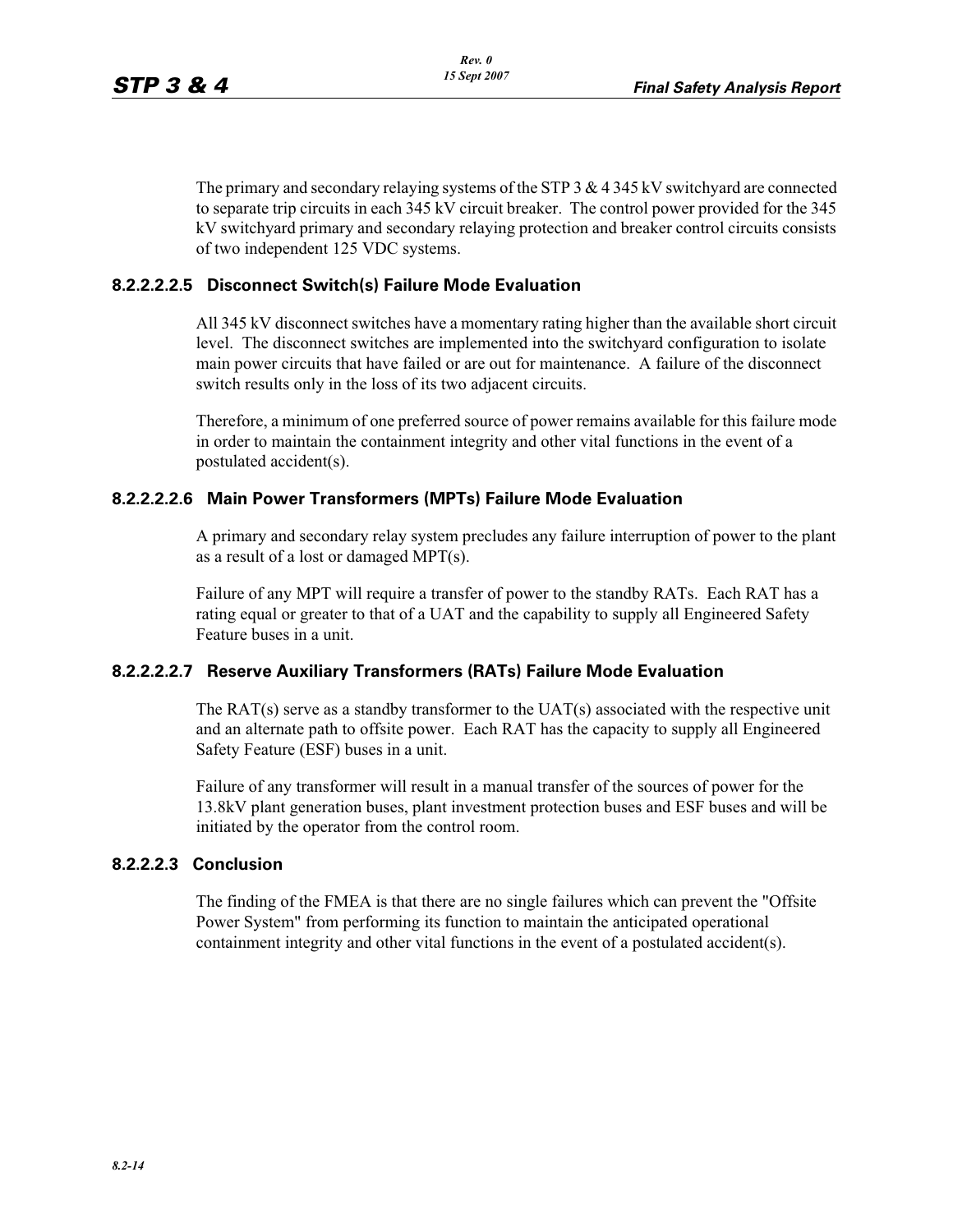### **8.2.2.3 Grid Analysis**

This subsection provides an analysis in accordance with RG 1.206.

An interconnection study (Reference 8.2-3) was performed by the transmission companies for steady state short circuit and stability analysis. These steady state analyses are performed for single and double circuit contingency on the 345 kV transmission system surrounding STP. The details as stated in Subsection 8.2.1.2.1 describing the offsite power system are met in accordance with North American Electric Reliability Corporation, ERCOT, TCC, and CenterPoint Energy planning criteria. These studies further demonstrate that the loss of any double-circuit 345 kV transmission line, the loss of any two 345 kV transmission circuits, or the loss of all circuits on any single independent right-of-way do not endanger the supply of offsite power required for starting, operation, and safe shutdown of STP 3 & 4.

A short circuit analysis has been performed as part of the interconnection study. The calculated maximum short circuit level at the STP  $3 \& 4$  switchyard is less than the equipment short circuit criteria rating.

Stability studies were undertaken to evaluate the dynamic stability performance of both the proposed expansion and the existing STP power plants during transmission disturbances. Three phase fault initiated tripping events involving existing STP 1  $& 2$  switchyard, STP 3  $& 4$ switchyard and the Hillje 345 kV switchyard transmission outlets were simulated. These cases included all the possible double circuit tower outage combinations, as well as selected pairs of independent line outages. All 345 kV transmission lines cleared the faults within 4 cycle duration. The simulation results indicate stable operation of the existing STP 1 & 2 and STP 3  $\&$  4 for all second level transmission line contingency conditions. The stability of the grid is fully maintained when considering the loss of the largest generation source, STP  $3 \& 4$ , based on the interconnection study (Reference 8.2-3).

Based on this interconnection study (Reference 8.2-3), the preferred sources of power are maintained across the associated power grid and will remain available to maintain the anticipated operational containment integrity and other vital functions in the event of a postulated accident(s).

ERCOT uses a real time contingency analysis to determine the condition of the grid for a multitude of single contingencies. For STP  $3 \& 4$ , ERCOT will run single contingencies for loss of largest generation and critical transmission lines like the analysis performed for STP 1 & 2 via the requirements of ERCOT's Protocols, Operating Guides and Procedures (Reference 8.2-6). During periods of instability or analyzed switchyard voltages are lower than the allowed limit, the the transmission operator will notify STP 3 & 4.

### **8.2.2.3.1 Grid Availability**

ERCOT is composed of bulk power systems. The organization of ERCOT includes an engineering subcommittee which conducts joint studies by testing the adequacy of the bulk power system. The studies performed jointly by the members of the ERCOT Engineering Planning Subcommittee include steady-state load flow, transient stability, and loss-of-load probability (generation planning). The load flow and transient stability cases are designed to test the ERCOT bulk power planning criteria for reliability. Of primary importance in these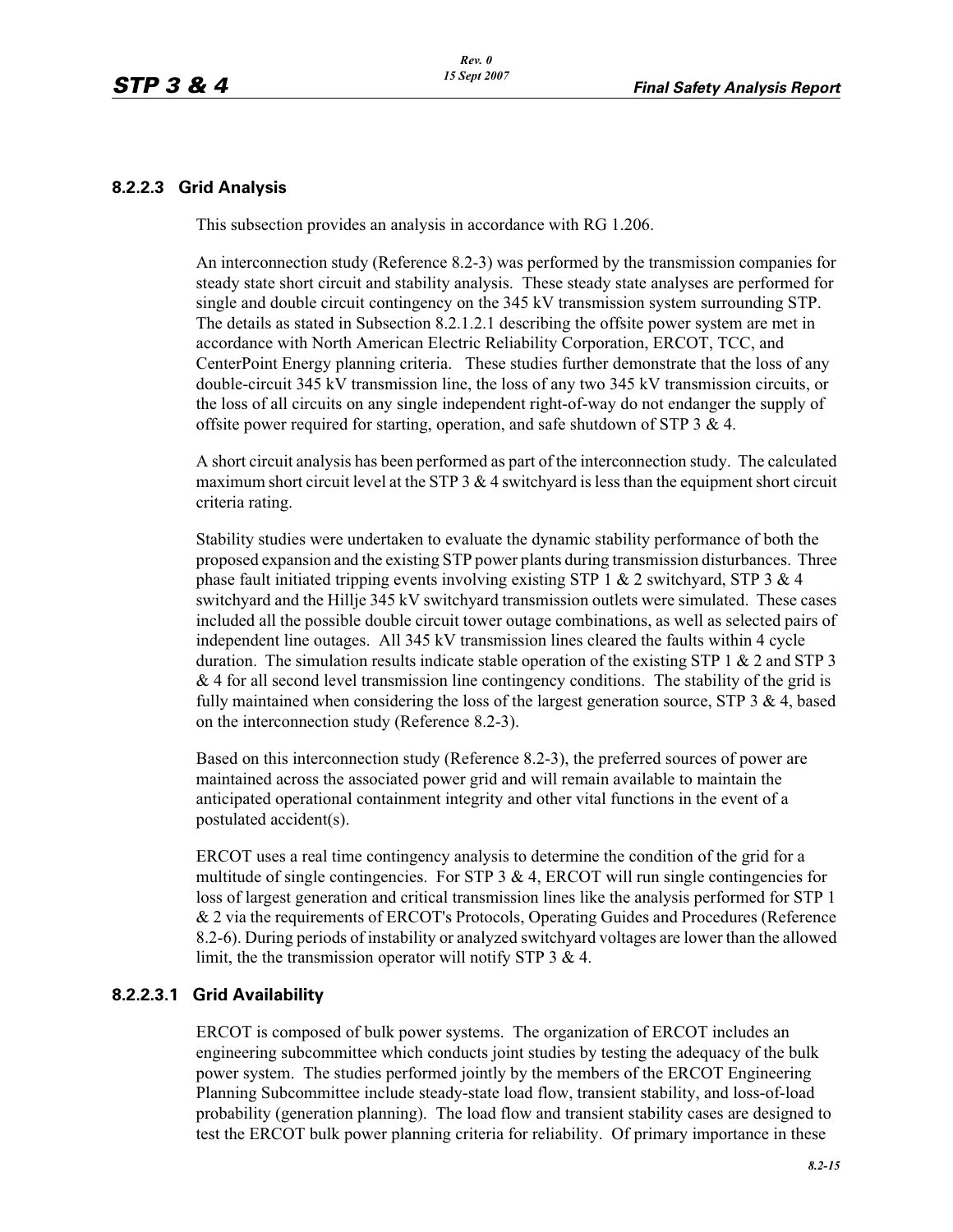ERCOT studies is the adequacy of the interconnection and bulk power system (primary 345 kV) to provide import capability to any system.

ERCOT relies on the TSPs to interconnect generation and loads to the ERCOT grid. For generators, an interconnection agreement is entered and provides rules and operating requirements. STP 3 & 4 interconnection agreement is expected to be similar to the STP 1  $\&$ 2 interconnection agreement. STP 1  $& 2$  agreement (Reference 8.2-5) requires the TSPs to support the needs of the nuclear plant for real time operation of the grid and for long term planning studies, including increased loading of the transmission system and new generation facilities.

The major load areas of the ERCOT system are interconnected by a 345 kV transmission network. The 345 kV voltage level is used for the bulk transmission system because it provides a high degree of reliability and has sufficient transport capability between the major load and generation areas.

The 345 kV transmission systems from STPEGS to the ERCOT grid are designed with sufficient BIL to endure expected lightning and switching surge voltage and expected insulator contamination. Design of transmission towers and circuit components conform to industry requirements. Studies and outage data in Table 8.2-3 demonstrate that offsite power for safe shutdown of the electrical system is highly reliable and no improvement in line outage rate is experienced.

## **8.2.3 Interface Requirements**

### STP DEP Admin

*The standard design of the ABWR is based on certain assumptions concerning the design bases which shall be met by the COL applicant in designing the portion of the offsite power system in his scope, as defined in Subsection 8.2.1.1.* are met in the design of the STP 3 & 4 Offsite Power System. *Those design bases assumptions are listed here. which the COL applicant shall meet.* 

### STP DEP 8.2-1

- *(1) The offsite system shall consist of a minimum of two independent offsite transmission circuits from the transmission network. Reference Subsection 8.2.1.2.1.*
- *(2) Voltage variations of the offsite transmission network during steady state operation shall* do *not cause voltage variations at the loads of more than plus or minus 10% of the loads nominal ratings.* Reference Subsection 8.2.1.2.1.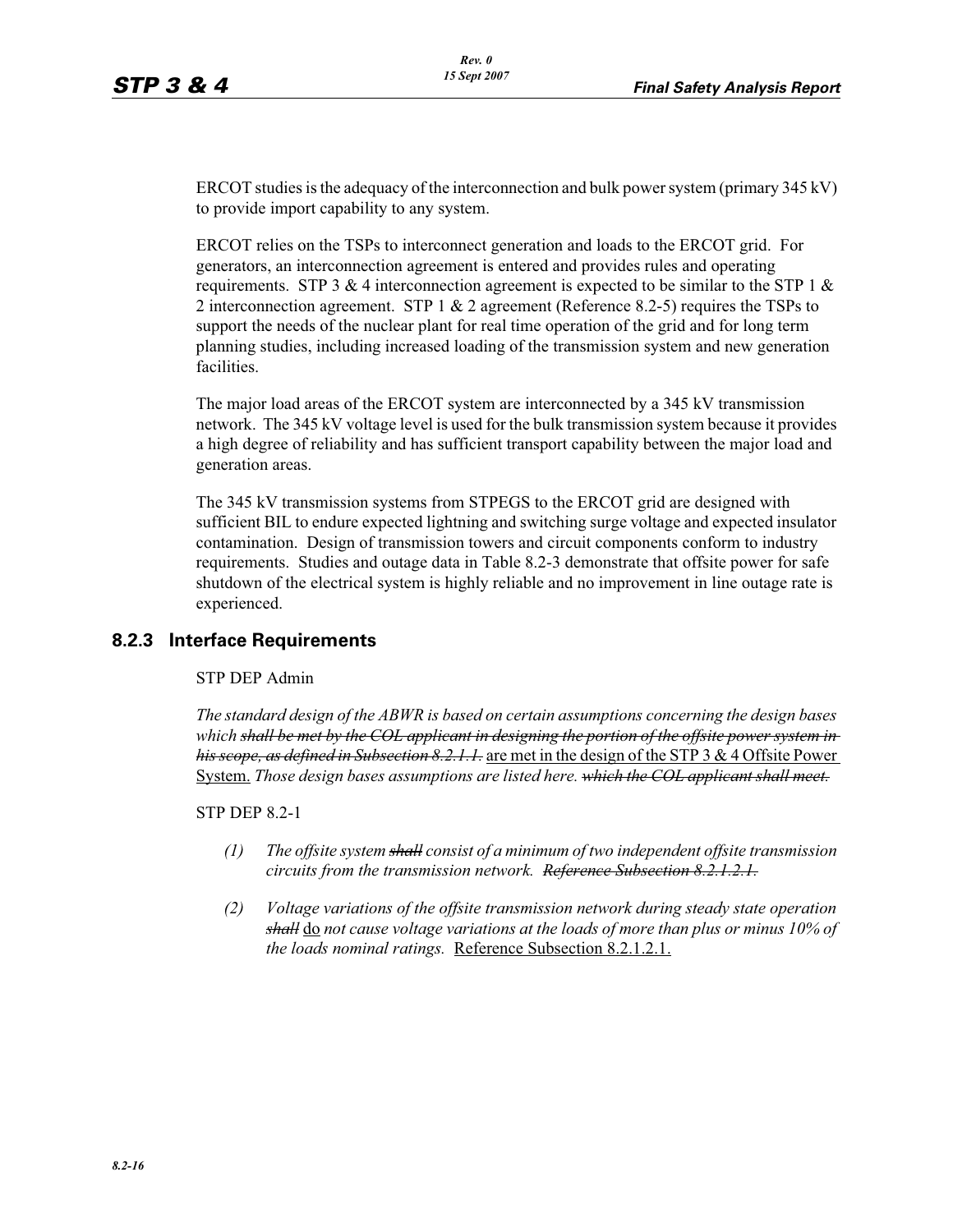- *(3) The normal steady state frequency of the offsite transmission network shall be* is *within plus or minus 2 hertz of 60 hertz during recoverable periods of system instability.* Reference Subsection 8.2.1.2.1.
- *(4) The offsite transmission circuits from the transmission network through and including the main step-up power and reserve auxiliary transformers shall be* are *sized to supply their load requirements, during all design operating modes, of their respective Class 1E divisions and non-Class 1E load groups.* Reference Subsections 8.2.1.2, 8.2.1.2.1, 8.2.1.2.2 and 8.2.1.2.3.
- *(5) The impedence of the main step-up power and reserve auxiliary transformers shall be* is *compatible with the interrupting capability of the plant's circuit interrupting devices.* Reference Subsections 8.2.1.2.3.
- *(6) The independence of offsite transmission power, instrumentation, and control circuits shall be* is *compatible with the portion of the offsite transmission power, instrumentation, and control circuits within the ABWR Standard Plant scope.*  Reference Subsections 8.2.1.2, 8.2.1.2.1, 8.2.1.2.2 and 8.2.2.2.2.3 and Figure 8.2-1.
- *(7) Instrumentation and control system loads shall be* are *compatible with the capacity and capability design requirements of DC systems within the ABWR Standard Plant scope.* Reference Subsections 8.2.1.2, 8.2.1.2.2 and 8.3.2.

# **8.2.4 COL License Information**

## **8.2.4.1 Periodic Testing of Offsite Equipment**

The following site-specific supplement addresses COL License Information Item 8.2.

Offsite power systems are designed to test periodically: (1) the operability and functional performance of the components of the offsite power systems, such as onsite power sources, relays, switches, circuit breakers, and buses, and (2) the operability of the systems as a whole and, under conditions as close to design as practical, the full operational sequence that brings the systems into operation, including operation of applicable portions of the protection system, and the transfer of power among the nuclear power unit, the offsite power system and the onsite power system. Procedures will be developed prior to fuel load to include periodic testing and/or verification of the following items 1-8. These will be established to be consistent with the requirements of GDC 18 and the plant operating procedure development plan which was provided to the NRC in ABWR Licensing Topical Report NEDO-33297, "Advanced Boiling Water Reactor (ABWR) Procedures Development Plan, January, 2007". (COM 8.2-1) The procedures will provide for the following:

- *(1)* Verify normal offsite power circuit to be energized and connected to the appropriate Class 1E distribution system division and alternate offsite power circuit to be energized at least once every 12 hours.
- *(2)* Maintenance, calibration and functional test for instrumentation, control, and protection systems, equipment, and components associated with the normal and alternate offsite preferred circuits. Calibration of instrumentation and functional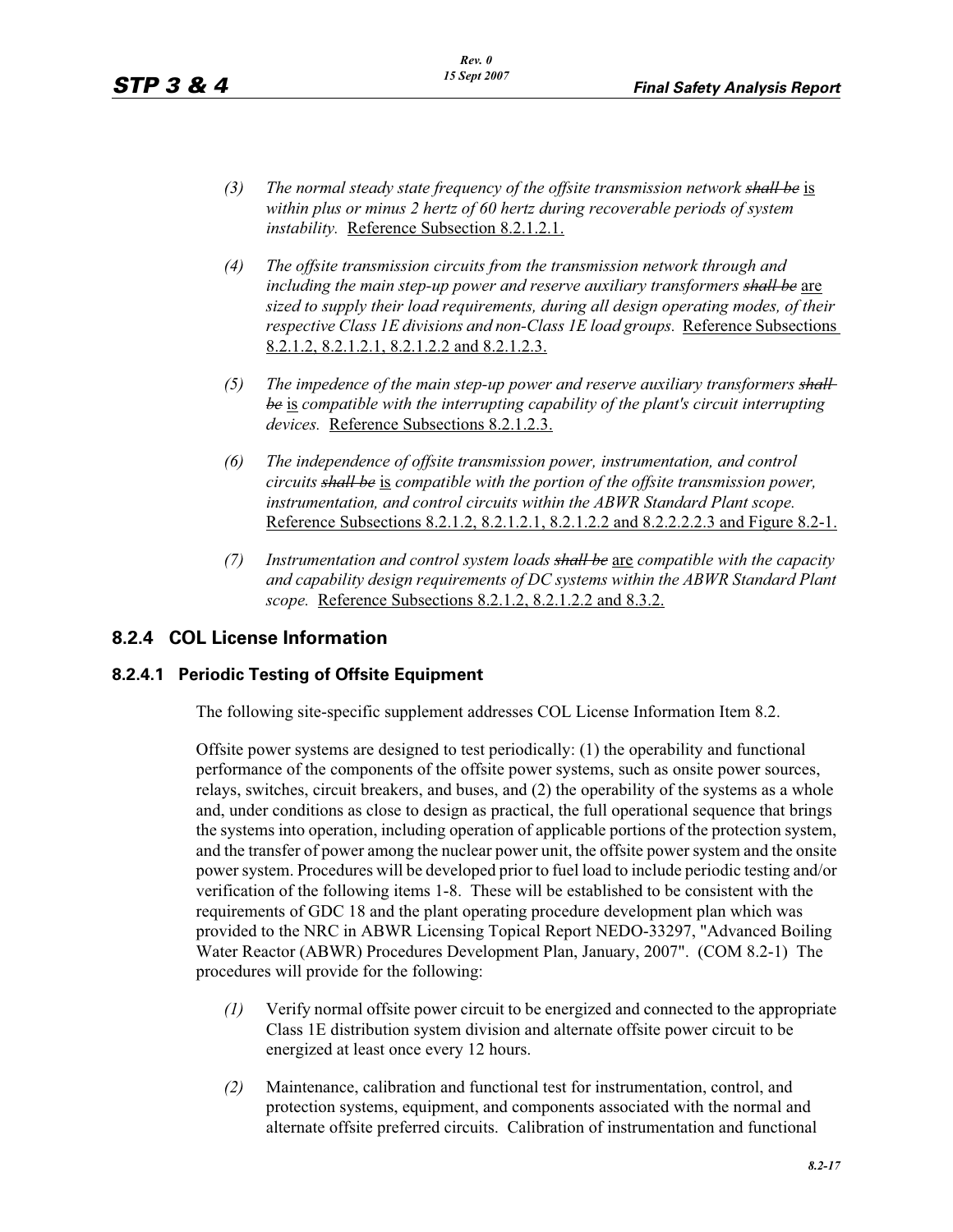tests include tolerances for relays and meters such that minimum operable voltages for offsite power will not be exceeded, based on the design of the system. Functional test will be performed on transformers with load tap equipment including the controller. The test procedures include expected effects on the distribution system and equipment during the test.

- *(3)* The required Class 1E and non-Class 1E loads can be powered from their designated preferred power supply within the capacity and capability margins specified in Tier 2 for the offsite system circuits.
- *(4)* Functional testing of undervoltage schemes that detect the loss of the offsite preferred power supply.
- *(5)* Preferred power supplies switching
- *(6)* Surveillances for the batteries and chargers meet accepted industry standards for their design load profiles and recharge times.
- *(7)* Maintenance and functional test for the generator breaker.
- *(8)* Isolated and non-segregated phase bus ducts are inspected and maintained such that they are clear of debris, fluids, and other undesirable materials. Also, terminals and insulators are inspected, cleaned and tightened, as necessary.

The test and inspection intervals will be established and maintained according to the guidelines of IEEE-338, Section 6.5, as appropriate for non-Class 1E systems (i.e., Items (4) and (7) of Section 6.5.1 are not applicable).

### **8.2.4.2 Procedures when a Reserve or Unit Auxiliary Transformer is Out of Service**

The following site-specific supplement addresses COL License Information Item 8.3.

Technical Specifications limit plant operation whenever one of the unit auxiliary or both of the reserve auxiliary transformers is inoperable.

## **8.2.4.3 Offsite Power Systems Design Bases**

The following site-specific supplement addresses COL License Information Item 8.4.

The interface requirements in Subsection 8.2.3 pertaining to offsite power systems have been adopted as design bases for STP 3 & 4.

### **8.2.4.4 Offsite Power Systems Scope Split**

The following site-specific supplement addresses COL License Information Item 8.5.

The interface requirements in Subsection 8.2.3 pertaining to offsite power systems scope split have been adopted as design bases for STP 3 & 4.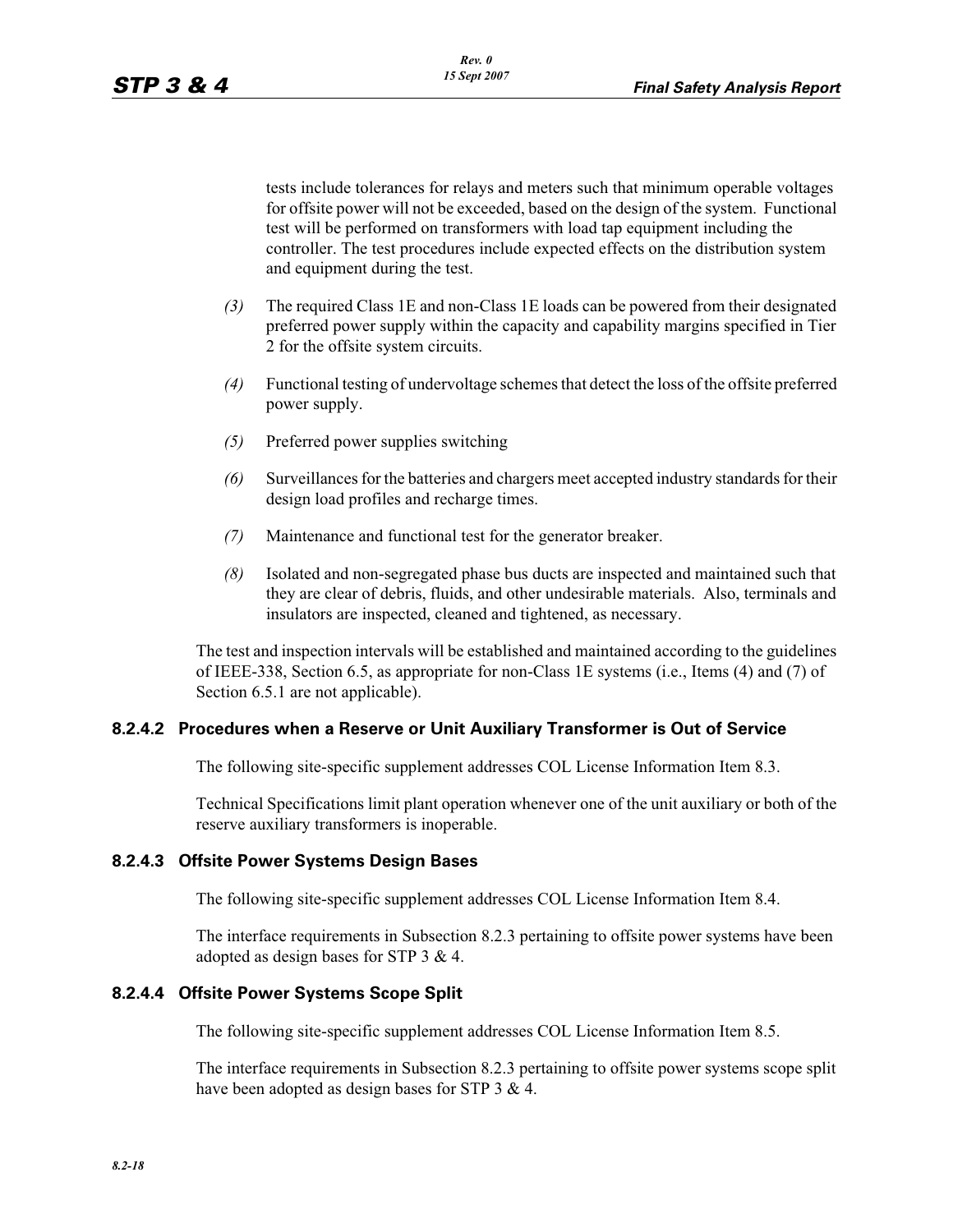# **8.2.4.5 Capacity of Auxiliary Transformers**

The following site-specific supplement addresses COL License Information Item 8.6.

Procedure(s) that provide limits to assure that the FOA ratings of the unit auxiliary or reserve auxiliary transformers are not exceeded under any operating mode will be developed before fuel load consistent with the plant operating procedure development plan which was provided to the NRC in ABWR Licensing Topical Report NEDO-33297, "Advanced Boiling Water Reactor (ABWR) Procedures Development Plan, January, 2007". (COM 8.2-2)

# **8.2.5 Conceptual Design**

The conceptual design information in this section is replaced with the following site-specific supplement.

For site-specific design of the STP 3 & 4 Off Site Power System refer to Subsections 8.2.1.2, 8.2.1.3, and 8.2.3.

## **8.2.6 References:**

The following site-specific supplement adds new references.

- 8.2-3 American Electric Power Service Corporation, Center Point Energy Houston Electric, LLC, CPS Energy, and Austin Energy, Interconnection Study for New Generation in Matagorda County, Interim report for Generation 15INR008, June, 2007.
- 8.2-4 Weatherbase. (2007). *Historical Weather for Houston, Texas.* Retrieved August 22, 2007 from http://www.weatherbase.com/weather/
- 8.2-5 South Texas Project Interconnection Agreement between Reliant Energy, Incorporated; Central Power and Lighting Company; City of San Antonio, Texas; City of Austin, Texas; and STP Nuclear Operating Company, Effective date August 15, 2002.
- 8.2-6 ERCOT Protocols, Operating Guides and Procedures online at: http://www.ercot.com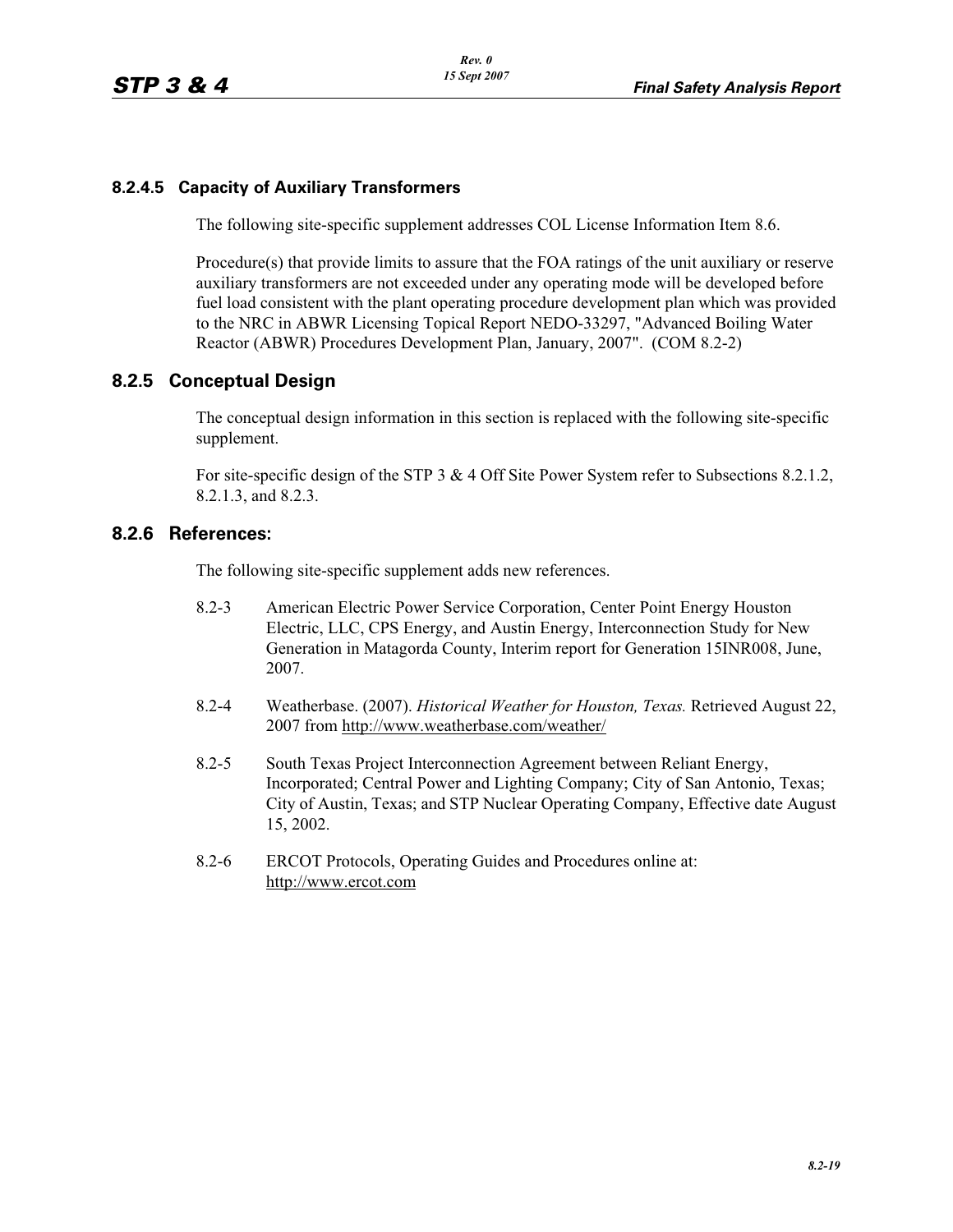| 10 South Texas Project Electric Generating Station STP 3 & 4 |                   |                                       |                     |                                 |  |
|--------------------------------------------------------------|-------------------|---------------------------------------|---------------------|---------------------------------|--|
| <b>Transmission Line</b>                                     | Ownership         | <b>Nominal</b><br><b>Operating kV</b> | <b>Right-of-Way</b> | Approximate<br>Line Length (mi) |  |
| Elm Creek 27                                                 | <b>CPS Energy</b> | 345 kV                                | <b>NW</b>           | 155                             |  |
| Hillje 44                                                    | <b>CNP</b>        | 345 kV                                | <b>NW</b>           | 20                              |  |
| White Point 39                                               | <b>AEP</b>        | 345 kV                                | <b>NW</b>           | 133                             |  |
| Velasco 27                                                   | <b>CNP</b>        | 345 kV                                | E                   | 45                              |  |
| Blessing 44                                                  | AEP               | 345 kV                                | W                   | 15                              |  |
| STP 1 & 2                                                    | AEP               | 345 kV                                | Е                   | 0.5                             |  |

# **Table 8.2-2 Tranmission Lines Providing Offsite Power To South Texas Project Electric Generating Station STP 3 & 4**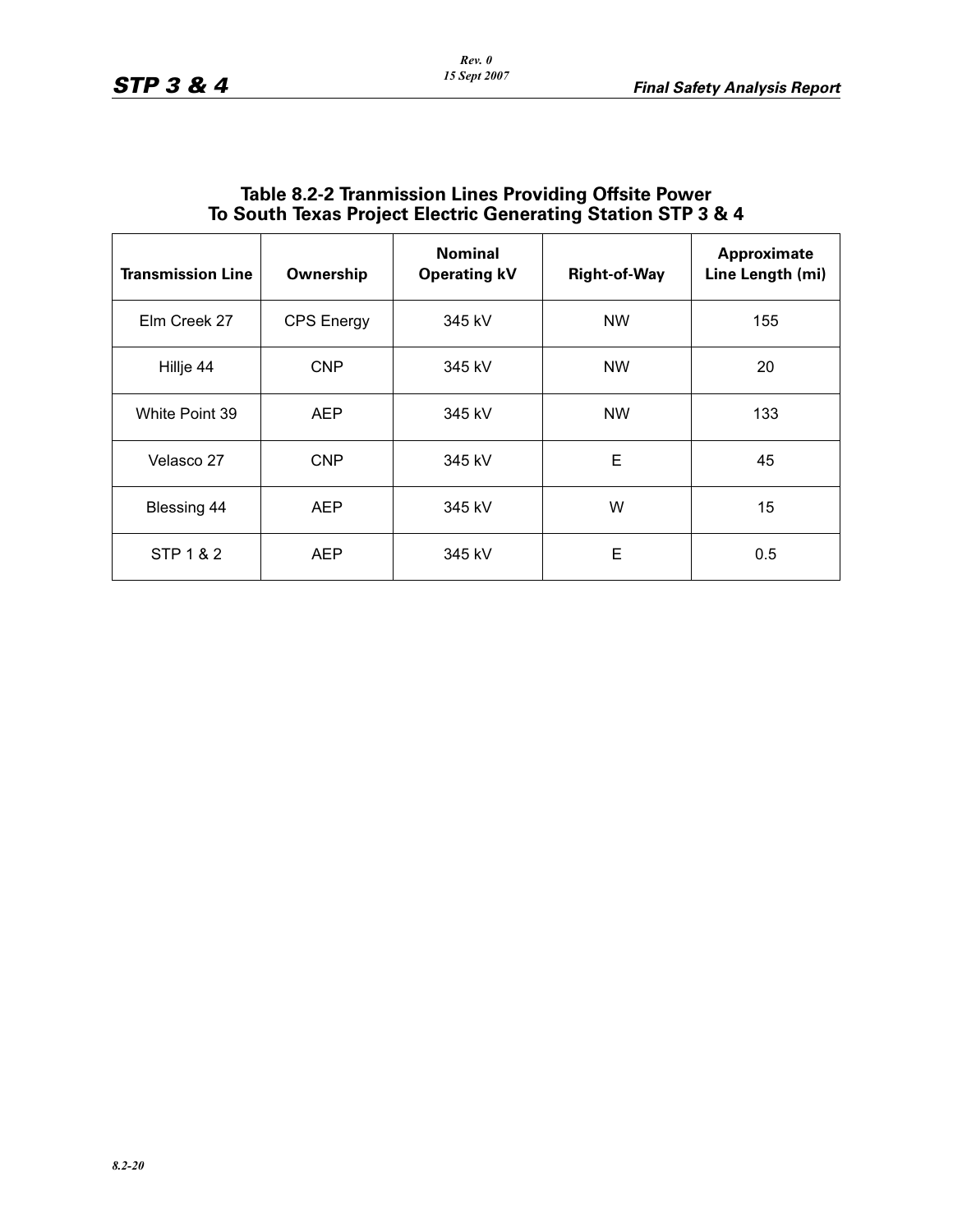| Table 8.2-3 Transmission Line Historical Data on Outages Due to Failures |
|--------------------------------------------------------------------------|
| <b>STP Unit 1 &amp; 2</b>                                                |

| <b>Failure Description</b>               | <b>No. of Incidents</b><br>$(1980 - 2006)$ |
|------------------------------------------|--------------------------------------------|
| Airplane/Foreign Object into Circuit     | $\overline{7}$                             |
| <b>Breaker Failure</b>                   | 9                                          |
| <b>Broken Insulator</b>                  | 15                                         |
| <b>Broken Conductor</b>                  | 5                                          |
| Electrocution (Bird/Human)               | $\overline{2}$                             |
| <b>Insulator Flashover Contamination</b> | 55                                         |
| Lightning                                | 69                                         |
| Personnel Error                          | 16                                         |
| Relay Mis-operation                      | 20                                         |
| Trees / Vines into Circuits              | 14                                         |
| Unknown                                  | 166                                        |
| <b>Weather Related</b>                   | 147                                        |